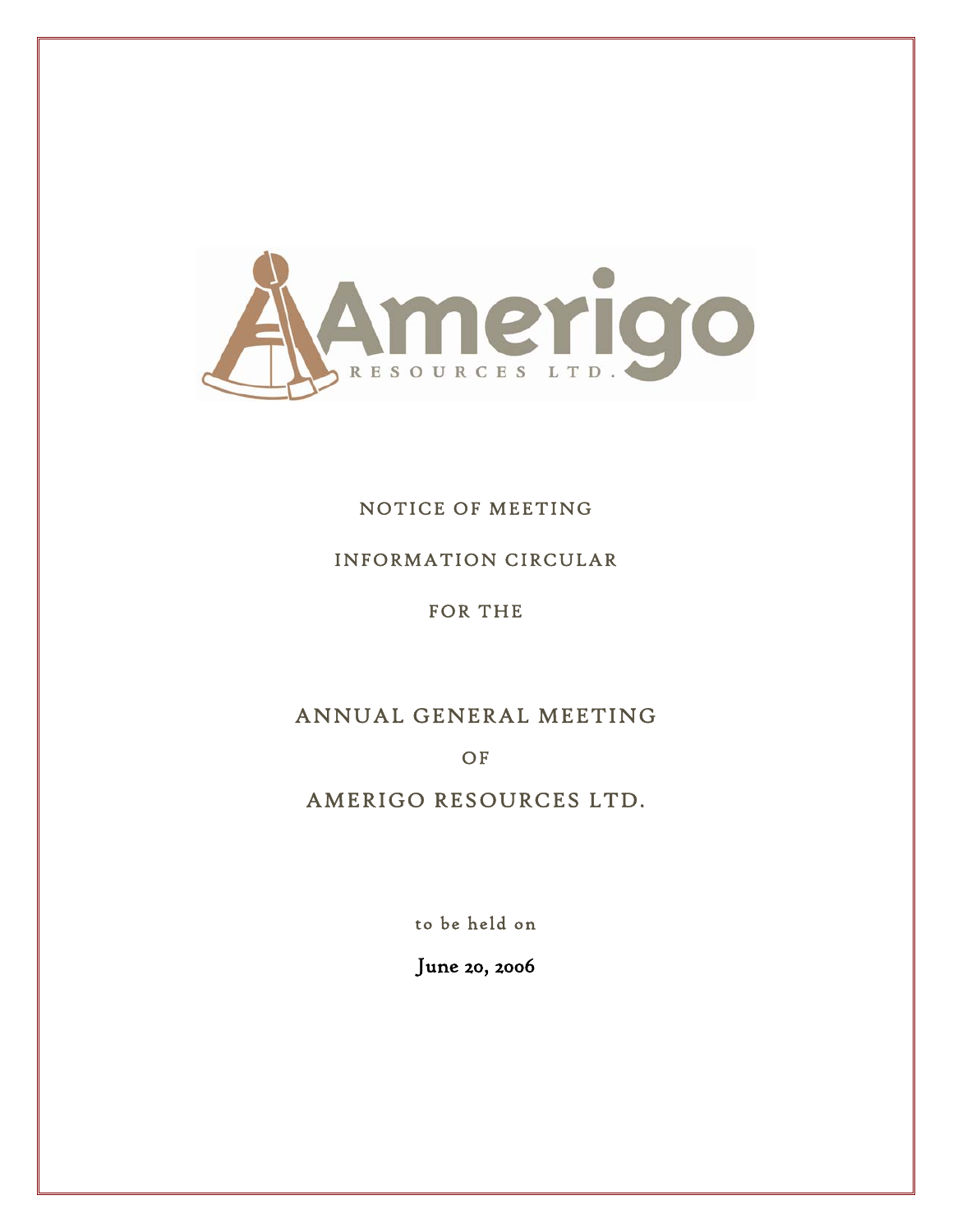

3083 Three Bentall Centre, 595 Burrard Street Box 49298 Vancouver B.C. Canada V7X 1L3 P + 1.604.681.2802 F + 1.604.682.2802

#### **NOTICE OF ANNUAL GENERAL MEETING OF SHAREHOLDERS**

TAKE NOTICE that the 2006 Annual General Meeting (the "Meeting") of the shareholders of **AMERIGO RESOURCES LTD.** (the "Company") will be held at the Cypress Room, Hyatt Regency Vancouver, 655 Burrard Street, Vancouver, British Columbia, on TUESDAY, JUNE 20, 2006 at 2:30 in the afternoon (Vancouver time) for the following purposes:

- 1. to receive the Report of the Directors;
- 2. to receive the financial statements of the Company for the fiscal year ended December 31, 2005 and the report of the auditors thereon;
- 3. to appoint PricewaterhouseCoopers LLP as auditors of the Company for the ensuing year;
- 4. to elect Class III directors of the Company;
- 5. to consider and, if thought fit, to approve an ordinary resolution of the shareholders amending the Company's stock option plan, as more particularly described in the accompanying Information Circular; and
- 6. to transact any other business that may properly come before the Meeting and any adjournment thereof.

Accompanying this notice is the Company's Annual Report for 2005 which contains the Company's audited consolidated financial statements and the Management's Discussion and Analysis for the fiscal year ended December 31, 2005, an Information Circular, a form of Proxy and a Financial Statement Request Form. The accompanying Information Circular provides information relating to the matters to be addressed at the meeting and is incorporated into this Notice.

A shareholder entitled to attend and vote at the Meeting is entitled to appoint a proxyholder to attend and vote in his stead. If you are unable to attend the Meeting or any adjournment thereof in person, please read the Notes accompanying the form of Proxy enclosed herewith and then complete and return the Proxy within the time set out in the Notes. The enclosed form of Proxy is solicited by Management but, as set out in the Notes, you may amend it if you so desire by striking out the names listed therein and inserting in the space provided the name of the person you wish to represent you at the Meeting.

Please advise the Company of any change in your address.

DATED at Vancouver, British Columbia, this  $2^{nd}$  day of May, 2006.

#### **BY ORDER OF THE BOARD OF DIRECTORS**

Aben

Steven G. Dean Chairman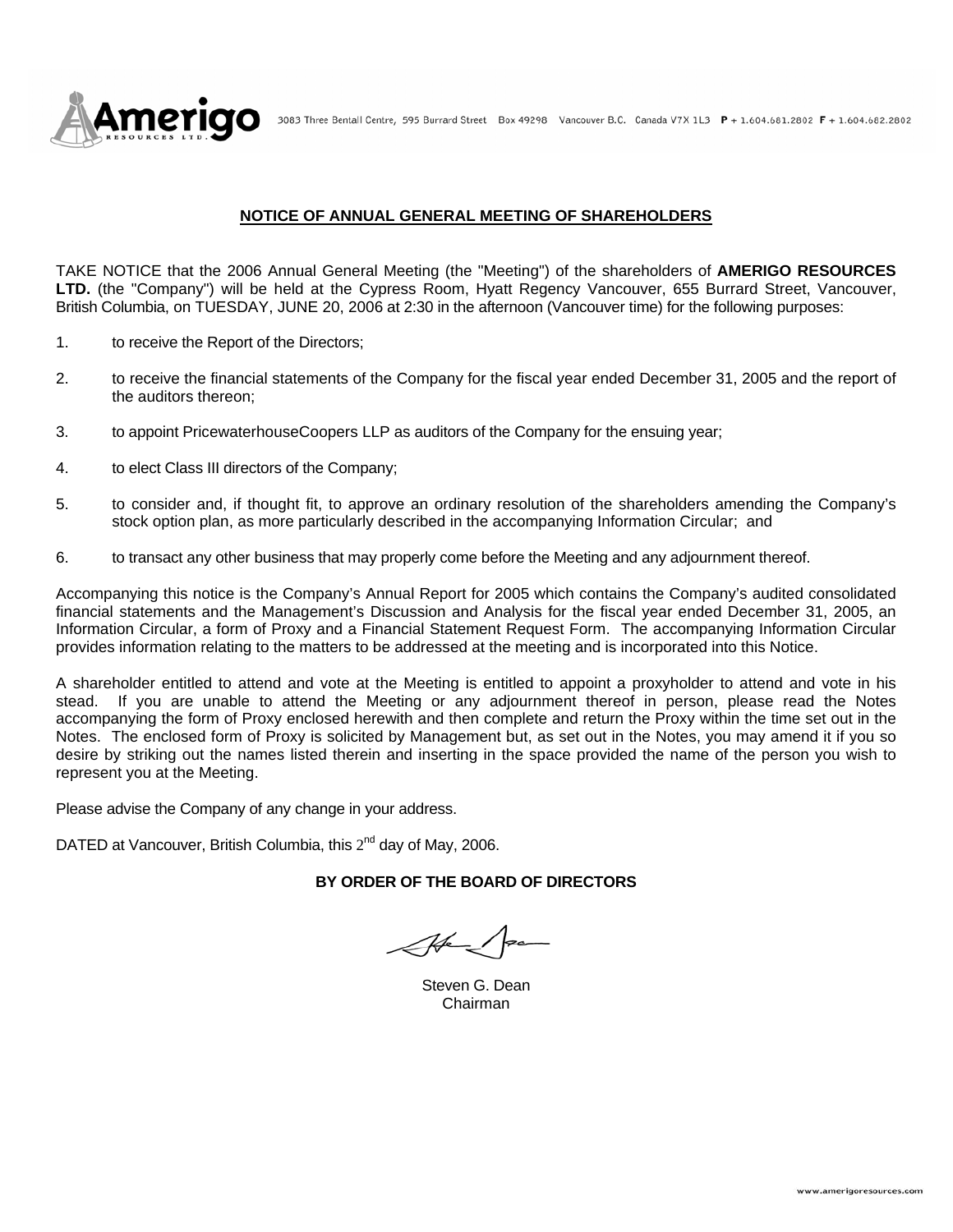

#### **AMERIGO RESOURCES LTD. (the "Company")**

#### **Suite 3083, 595 Burrard Street, Box 49298, Vancouver, B.C., V7X 1L3 Telephone: (604) 681-2802, Facsimile: (604) 682-2802**

#### **INFORMATION CIRCULAR FOR**

#### **ANNUAL GENERAL MEETING**

(As at May 2, 2006, except as indicated)

The Company is providing this Information Circular and a form of proxy in connection with management's solicitation of proxies for use at the Annual General Meeting (the "Meeting") of the Company to be held on June 20, 2006 and at any adjournments. Unless the context otherwise requires, when we refer in this Information Circular to the Company, its subsidiaries are also included. The Company will conduct its solicitation by mail and officers and employees of the Company may, without receiving special compensation, also telephone or make other personal contact. The Company will pay the cost of solicitation.

#### **APPOINTMENT OF PROXYHOLDER**

The individuals named in the accompanying form of proxy are directors of the Company. **A SHAREHOLDER WISHING TO APPOINT SOME OTHER PERSON (WHO NEED NOT BE A SHAREHOLDER) TO REPRESENT HIM AT THE MEETING HAS THE RIGHT TO DO SO, EITHER BY STRIKING OUT THE NAMES OF THOSE PERSONS NAMED IN THE ACCOMPANYING FORM OF PROXY AND INSERTING THE DESIRED PERSON'S NAME IN THE BLANK SPACE PROVIDED IN THE FORM OF PROXY OR BY COMPLETING ANOTHER FORM OF PROXY. A proxy will not be valid unless the completed form of proxy is received by PACIFIC CORPORATE TRUST COMPANY (the "Transfer Agent"), 2nd Floor, 510 Burrard Street, Vancouver, British Columbia, V6C 3B9 not less than 48 hours (excluding Saturdays, Sundays and holidays) before the time for holding the Meeting or any adjournment thereof.** Proxies delivered after that time will not be accepted.

#### **REVOCATION OF PROXIES**

A shareholder who has given a proxy may revoke it by an instrument in writing executed by the shareholder or by his attorney authorized in writing or, where the shareholder is a corporation, by a duly authorized officer or attorney of the corporation, and delivered either to the registered office of the Company, at Suite 2300, 1055 Dunsmuir Street, Vancouver, British Columbia, V7X 1J1 at any time up to and including the last business day preceding the day of the Meeting, or if adjourned, any reconvening thereof, or to the Chairman of the Meeting on the day of the Meeting or, if adjourned, any reconvening thereof or in any other manner provided by law. A revocation of a proxy does not affect any matter on which a vote has been taken prior to the revocation.

#### **INFORMATION FOR NON-REGISTERED SHAREHOLDERS**

Only registered shareholders or duly appointed proxyholders are permitted to vote at the Meeting. Most shareholders of the Company are "non-registered" shareholders because the shares they own are not registered in their names but are instead registered in the names of a brokerage firm, bank or other intermediary or in the name of a clearing agency. Shareholders who do not hold their shares in their own name (referred to herein as "Beneficial Shareholders") should note that only registered shareholders may vote at the Meeting. If common shares are listed in an account statement provided to a shareholder by a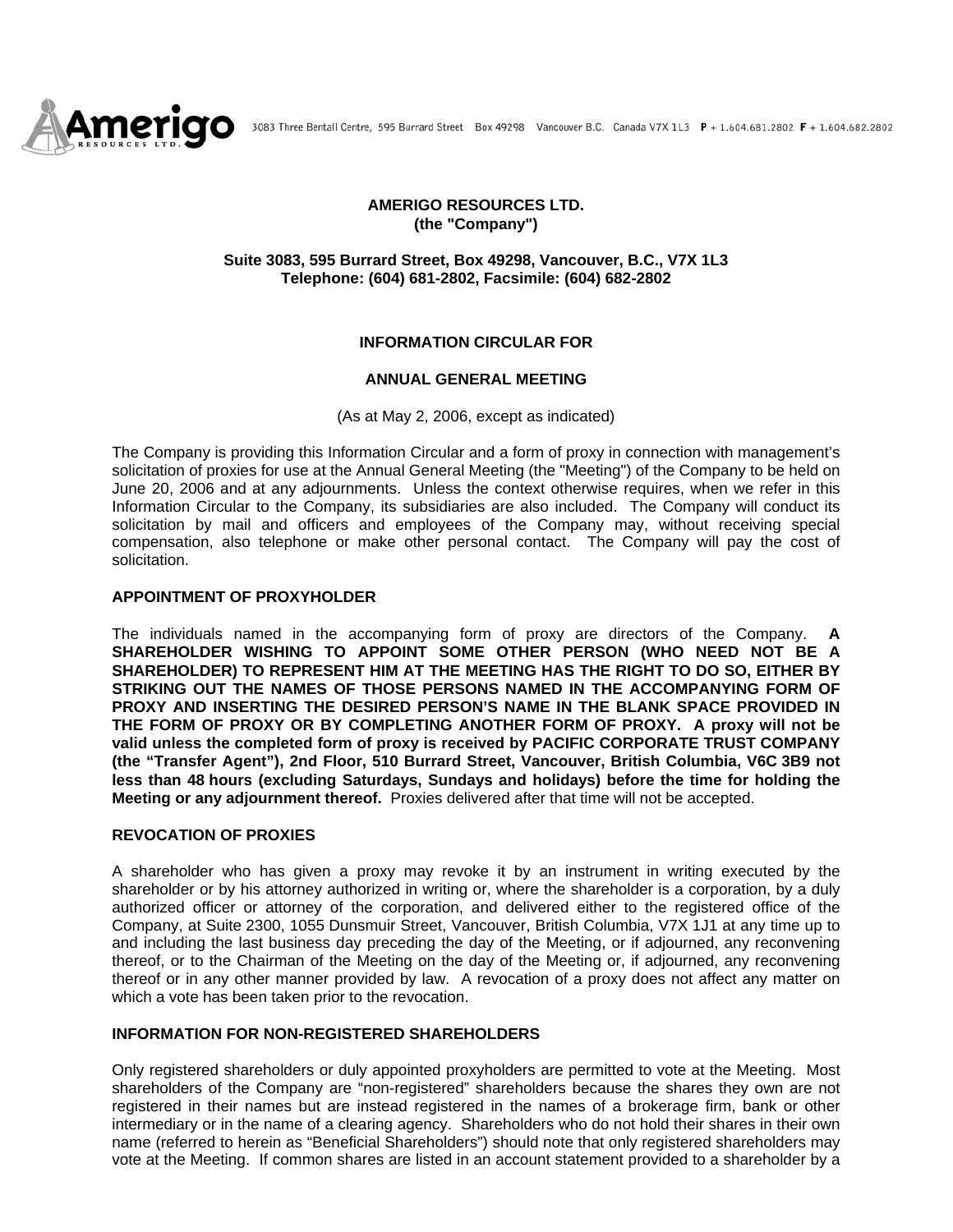broker, then in almost all cases those common shares will not be registered in such shareholder's name on the records of the Company. Such common shares will more likely be registered under the name of the shareholder's broker or an agent of that broker. In Canada, the vast majority of such shares are registered under the name of CDS & Co. (the registration name for The Canadian Depository for Securities, which company acts as nominee for many Canadian brokerage firms). Common shares held by brokers (or their agents or nominees) on behalf of a broker's client can only be voted (for or against resolutions) at the direction of the Beneficial Shareholder. Without specific instructions, brokers and their agents and nominees are prohibited from voting shares for the brokers' clients. Therefore, each Beneficial Shareholder should ensure that voting instructions are communicated to the appropriate person well in advance of the Meeting.

Existing regulatory policy requires brokers and other intermediaries to seek voting instructions from Beneficial Shareholders in advance of shareholders' meetings. The various brokers and other intermediaries have their own mailing procedures and provide their own return instructions to clients, which should be carefully followed by Beneficial Shareholders in order to ensure that their common shares are voted at the Meeting. Often the form of proxy supplied to a Beneficial Shareholder by its broker is identical to the form of proxy provided by the Company to the registered shareholders. However, its purpose is limited to instructing the registered shareholder (ie. the broker or agent of the broker) how to vote on behalf of the Beneficial Shareholder. The majority of brokers now delegate responsibility for obtaining instructions from clients to ADP Investor Communications Services ("ADP"). ADP typically prepares a machine-readable voting instruction form, mails those forms to the Beneficial Shareholders and asks Beneficial Shareholders to return the forms to ADP, or otherwise communicate voting instructions to ADP (by way of the internet or telephone, for example). ADP then tabulates the results of all instructions received and provides appropriate instructions respecting the voting of common shares to be represented at the Meeting. A Beneficial Shareholder who receives an ADP voting instruction form cannot use that form to vote common shares directly at the Meeting. The voting instruction form must be returned to ADP (or instructions respecting the voting of common shares must be communicated to ADP) well in advance of the Meeting in order to have the common shares voted.

This Information Circular and accompanying materials are being sent to both registered shareholders and Beneficial Shareholders. Beneficial Shareholders fall into two categories – those who object to their identity being known to the issuers of securities which they own ("Objecting Beneficial Owners", or "OBO's") and those who do not object to their identity being made known to the issuers of the securities they own ("Non-Objecting Beneficial Owners", or "NOBO's"). Subject to the provision of National Instrument 54-101 – Communication with Beneficial Owners of Securities of Reporting Issuers ("NI 54- 101") issuers may request and obtain a list of their NOBO's from intermediaries via their transfer agents. Pursuant to NI 54-101, issuers who obtain and use the NOBO list for distribution of proxy-related materials directly (not via ADP) to such NOBO's. If you are a Beneficial Shareholder, and the Company or its agent has sent these materials directly to you, your name, address and information about your holdings of common shares have been obtained in accordance with applicable securities regulatory requirements from the intermediary holding the common shares on your behalf.

The Company has decided to take advantage of the provisions of NI 54-101 that permit it to deliver proxyrelated materials directly to its NOBO's. By choosing to send these materials to you directly, the Company (and not the intermediary holding common shares on your behalf) has assumed responsibility for (i) delivering these materials to you, and (ii) executing your proper voting instructions. As a result if you are a NOBO of the Company, you can expect to receive a scannable Voting Instruction Form ("VIF") from the Transfer Agent. Please complete and return the VIF to the Transfer Agent in the envelope provided or by facsimile. In addition, telephone voting and internet voting can be found in the VIF. The Transfer Agent will tabulate the results of the VIF's received from the Company's NOBO's and will provide appropriate instructions at the Meeting with respect to the shares represented by the VIF's they receive.

The Company's OBO's can expect to be contacted by ADP or their brokers or their broker's agents as set out above.

Although Beneficial Shareholders may not be recognized directly at the Meeting for the purposes of voting common shares registered in the names of their brokers, a Beneficial Shareholder may attend the Meeting as proxyholder for the registered shareholder and vote the common shares in that capacity. Beneficial shareholders who wish to attend the Meeting and indirectly vote their common shares as proxyholder for the registered shareholder should enter their own names in the blank space on the proxy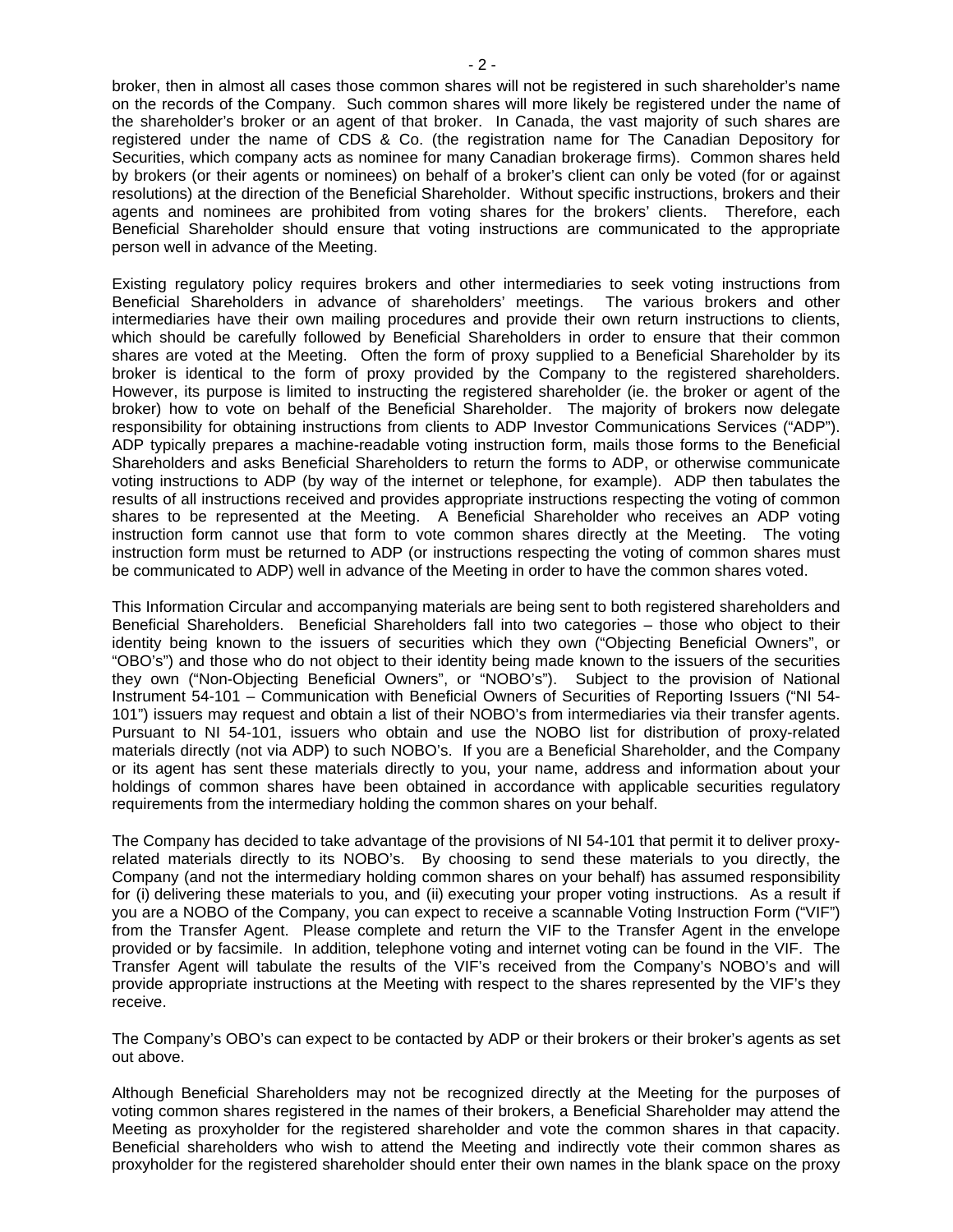provided to them and return the same to their broker (or the broker's agent) in accordance with the instructions provided by such broker.

All references to shareholders in this Information Circular and the accompanying form of Proxy and Notice of Meeting are to shareholders of record unless specifically stated otherwise.

#### **VOTING OF PROXIES**

The shares represented by a properly executed proxy in favour of persons proposed by Management as proxyholders in the accompanying form of proxy will:

- be voted or withheld from voting in accordance with the instructions of the person appointing the proxyholder on any ballot that may be taken; and
- where a choice with respect to any matter to be acted upon has been specified in the form of proxy, be voted in accordance with the specification made in such proxy.

ON A POLL SUCH SHARES WILL BE VOTED **IN FAVOUR** OF EACH MATTER FOR WHICH NO CHOICE HAS BEEN SPECIFIED OR WHERE BOTH CHOICES HAVE BEEN SPECIFIED BY THE SHAREHOLDER.

The enclosed form of proxy when properly completed and delivered and not revoked confers discretionary authority upon the person appointed proxy thereunder to vote with respect to amendments or variations of matters identified in the Notice of Meeting, and with respect to other matters which may properly come before the Meeting. In the event that amendments or variations to matters identified in the Notice of Meeting are properly brought before the Meeting or any further or other business is properly brought before the Meeting, it is the intention of the persons designated in the enclosed form of proxy to vote in accordance with their best judgment on such matters or business. At the time of the printing of this Information Circular, the management of the Company knows of no such amendment, variation or other matter which may be presented to the Meeting.

#### **VOTING SHARES AND PRINCIPAL HOLDERS THEREOF**

The Company is authorized to issue an unlimited number of common shares without par value (the "shares"), of which 94,155,844 shares are issued and outstanding as at the date of this Information Circular. Persons who are registered shareholders at the close of business on May 2, 2006 will be entitled to receive notice of and vote at the Meeting and will be entitled to one vote for each share held. The Company has only one class of shares.

To the knowledge of the Directors and executive officers of the Company, the following beneficially own, directly or indirectly, or exercise control or direction over, shares carrying more than 10% of the voting rights attached to any class of voting securities of the Company:

| <b>Member</b>                               | <b>Number of Common</b><br><b>Shares</b> | <b>Percentage of Issued</b><br><b>Shares</b> |
|---------------------------------------------|------------------------------------------|----------------------------------------------|
| Merrill Lynch Investment<br><b>Managers</b> | 11.655.000                               | 12.38%                                       |

#### **ELECTION OF DIRECTORS**

Pursuant to the Articles of the Company, Directors are elected for three year terms, and are divided into Class I, Class II, and Class III with terms expiring at the Annual General Meeting in 2007, 2008, and 2006 respectively.

The Directors have set the number of directors of the Company at five (5).

The Company is required to have an audit committee. Members of this committee are as set out below.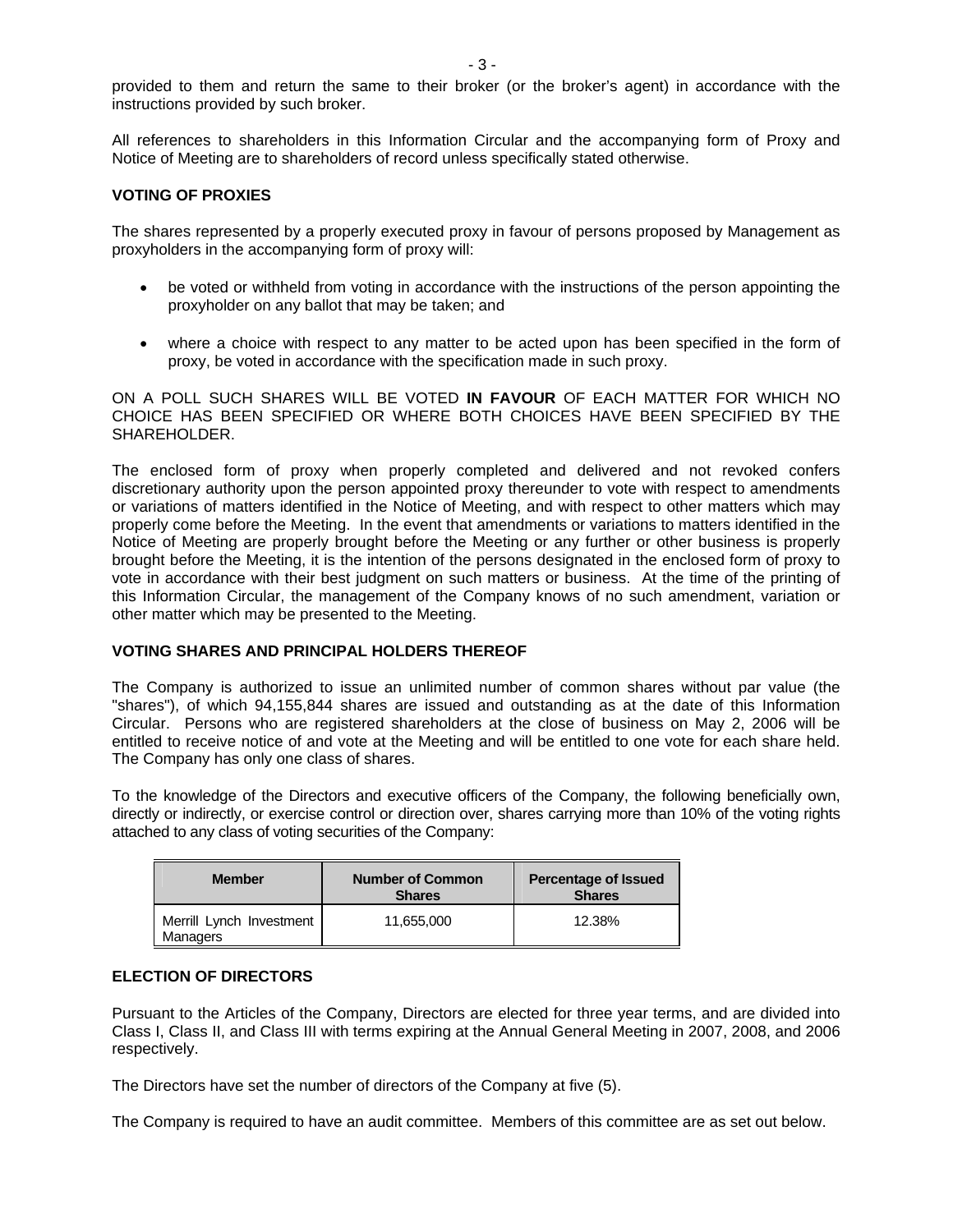#### **ELECTION OF CLASS III DIRECTORS**

The term of office of the Class III directors expires at the Meeting. The persons named below will be presented for election at the Meeting as management's nominees. Management does not contemplate that the nominees will be unable to serve as directors. Each director elected will hold office for a term of three years, or until his successor is elected or appointed, unless his office is earlier vacated in accordance with the Articles of the Company or with the provisions of the *Business Corporations Act* (British Columbia). Each of the directors has been classified by the Board of Directors as a Class I, Class II or Class III director.

The following table sets out the names of the nominees for election as Class III directors, their province and country of residence, their principal occupation, the date of their initial appointment as a director of the Company, and the number of common shares of the Company beneficially owned by them, directly or indirectly, or over which control or direction is exercised, as at the date hereof.

| Name, province and<br>country of Residence<br>and<br>Position <sup>(1)</sup>   | <b>Principal occupation or</b><br>employment and, if not a<br>previously elected director,<br>occupation during the past 5<br>years <sup>(1)</sup> | Date of<br>appointment/election<br>as a Director | <b>Number of Common</b><br><b>Shares beneficially</b><br>owned, directly or<br>indirectly, or<br>controlled<br>or directed <sup>(2)</sup> |
|--------------------------------------------------------------------------------|----------------------------------------------------------------------------------------------------------------------------------------------------|--------------------------------------------------|-------------------------------------------------------------------------------------------------------------------------------------------|
| Steven G. Dean<br>British Columbia, Canada<br>Chairman &<br>Class III Director | Chairman of the Company                                                                                                                            | April 1, 2003                                    | $2,788,452^{(3)}$                                                                                                                         |
| Sidney P.H. Robinson <sup>(4)</sup><br>Ontario, Canada<br>Class III Director   | Corporate Director and<br>Consultant                                                                                                               | May 8, 2003                                      | $503,000^{(5)}$                                                                                                                           |

(1) The information as to country and province of residence, and principal occupation, not being within the knowledge of the Company, has been furnished by the respective nominees.

(2) Shares beneficially owned, directly or indirectly, or over which control or direction is exercised, as at May 2, 2006, based upon information furnished to the Company by the individual directors. Unless otherwise indicated, such shares are held directly.

(3) 2,652,252 owned indirectly.

(4) Member of the Audit and Nominating Committees and Chairman of the Compensation Committee.<br>(5) 278,000 owned indirectly.

278,000 owned indirectly.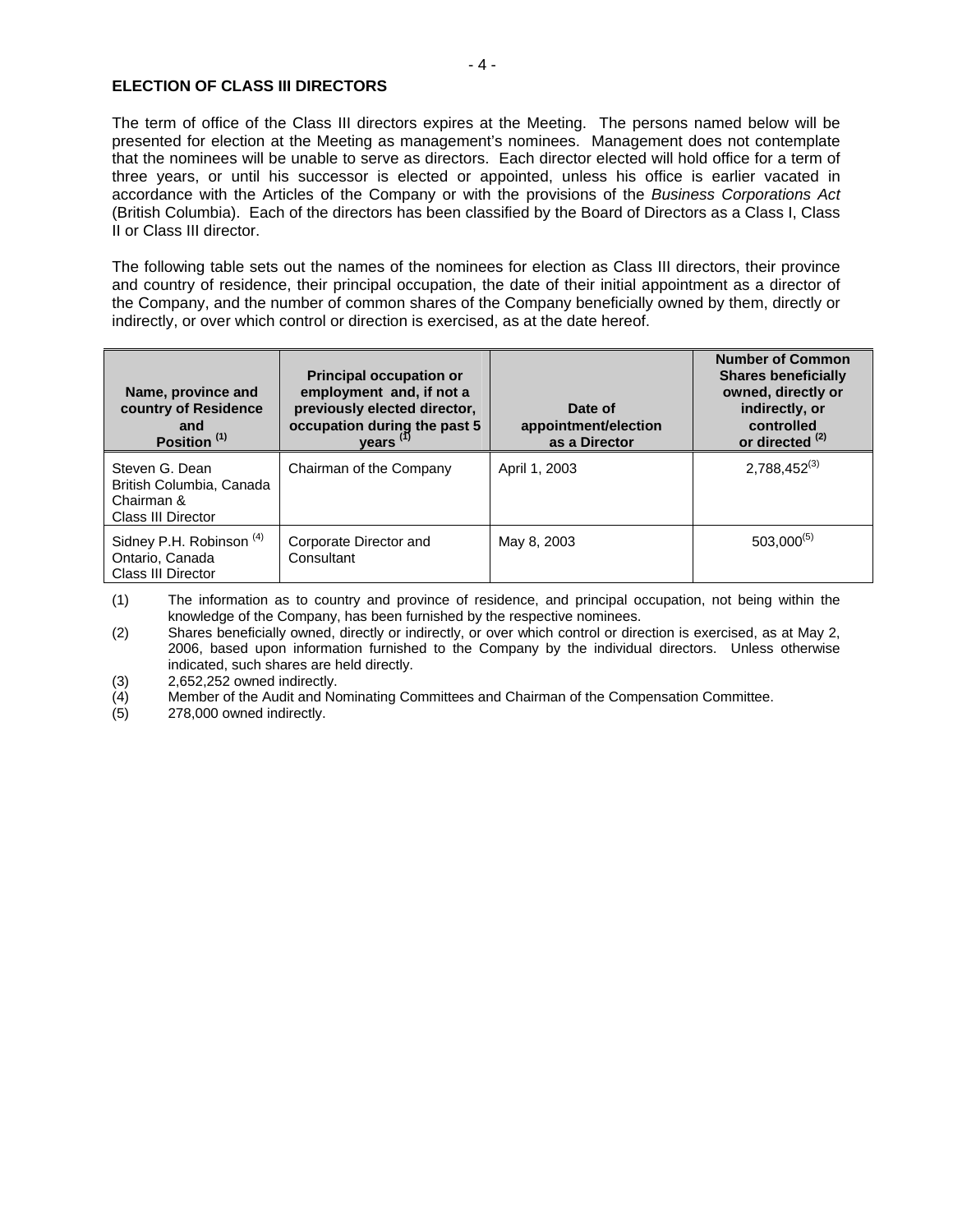The following directors are Class I and Class II directors, the terms for which expire after the 2007 and 2008 Annual General Meeting respectively.

| Name, province and<br>country of Residence<br>and<br>Position <sup>(1)</sup>     | <b>Principal occupation or</b><br>employment and, if not a<br>previously elected director,<br>occupation during the past 5<br>years <sup>(1)</sup> | Date of<br>appointment/election<br>as a Director | <b>Number of Common</b><br><b>Shares beneficially</b><br>owned, directly or<br>indirectly, or<br>controlled<br>or directed <sup>(2)</sup> |
|----------------------------------------------------------------------------------|----------------------------------------------------------------------------------------------------------------------------------------------------|--------------------------------------------------|-------------------------------------------------------------------------------------------------------------------------------------------|
| Klaus M. Zeitler<br>British Columbia, Canada<br>President &<br>Class II Director | President of the Company                                                                                                                           | April 1, 2003                                    | $3,283,751^{(3)}$                                                                                                                         |
| Ruston Goepel <sup>(4)</sup><br>British Columbia, Canada<br>Class II Director    | Senior Vice President of<br>Raymond James, Canada, a<br>full service investment dealer                                                             | August 5, 2004                                   | 100,000                                                                                                                                   |
| Robert Gayton <sup>(5)</sup><br>British Columbia, Canada<br>Class I Director     | <b>Chartered Accountant:</b><br>financial consultant to mineral<br>exploration and development<br>companies since 1990                             | August 5, 2004                                   | 10.000                                                                                                                                    |

(1) The information as to country and province of residence, and principal occupation, not being within the knowledge of the Company, has been furnished by the respective nominees.

(2) Shares beneficially owned, directly or indirectly, or over which control or direction is exercised, as at May 2, 2006, based upon information furnished to the Company by the individual directors. Unless otherwise indicated, such shares are held directly.

- (3) 2,125,001 owned indirectly.
- (4) Member of the Audit and Compensation Committees and Chairman of the Nominating Committee.
- (5) Member of the Compensation and Nominating Committees and Chairman of the Audit Committee.

Robert Gayton was a director and an officer of Newcoast Silver Mines Ltd. at the date of a Cease Trade Order issued by the Alberta Securities Commission on October 31, 2003 for failure to file financial statements. The order was revoked on March 25, 2004.

Other than set out above, to the knowledge of the Company, no proposed director:

- (a) is, as at the date of this Information Circular, or has been, within 10 years before the date of this Information Circular, a director or executive officer of any company (including the Company) that, while that person was acting in that capacity,
	- (i) was the subject of a cease trade or similar order or an order that denied the relevant company access to any exemption under securities legislation, for a period of more than 30 consecutive days;
	- (ii) was subject to an event that resulted, after the director or executive officer ceased to be a director or executive officer, in the company being the subject of a cease trade or similar order or an order that denied the relevant company access to any exemption under securities legislation, for a period of more than 30 consecutive days; or
	- (iii) or within a year of that person ceasing to act in that capacity, became bankrupt, made a proposal under any legislation relating to bankruptcy or insolvency or was subject to or instituted any proceedings, arrangement or compromise with creditors or had a receiver, receiver manager or trustee appointed to hold its assets; or
- (b) has, within the 10 years before the date of this Information Circular, become bankrupt, made a proposal under any legislation relating to bankruptcy or insolvency, or become subject to or instituted any proceedings, arrangement or compromise with creditors, or had a receiver, receiver manager or trustee appointed to hold the assets of the proposed director.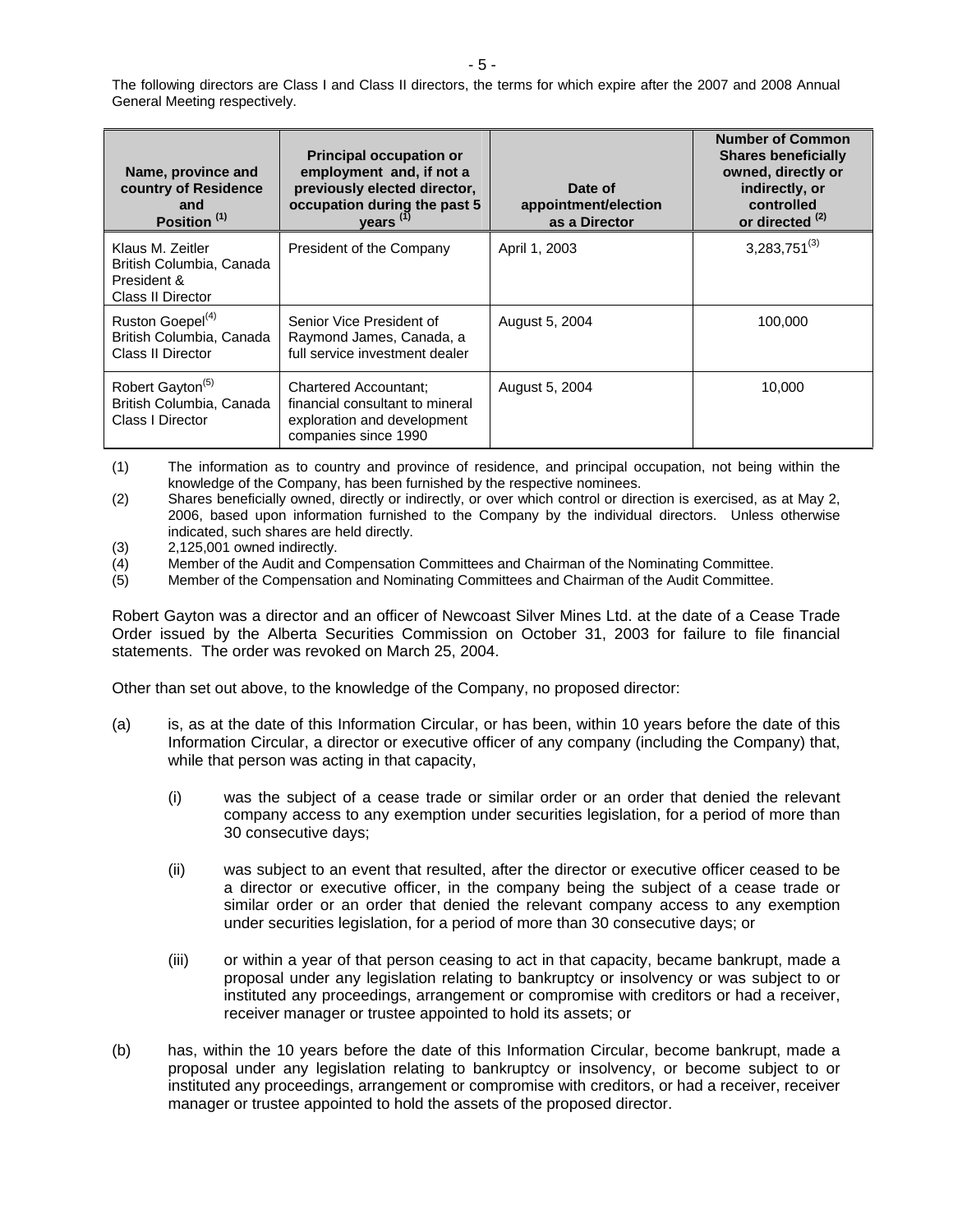#### **AUDIT COMMITTEE**

Under Multilateral Instrument 52-110 – Audit Committees ("MI 52-110"), companies are required to provide disclosure with respect to their audit committee including the text of the audit committee's charter, composition of the audit committee and the fees paid to the external auditor. This information is provided in the Company's annual information form dated March 31, 2006, as amended May 3, 2006 (the "AIF") with respect to the fiscal year ended December 31, 2005. The AIF is available for review by the public on the SEDAR website located at www.sedar.com "Company Profiles - Amerigo Resources Ltd.". Management of the Company encourages its shareholders to review the AIF.

#### **EXECUTIVE COMPENSATION**

"Named Executive Officers" means the Chief Executive Officer ("CEO") and the Chief Financial Officer ("CFO") of the Company, or if the Company does not have a CFO, an individual who acted in a similar capacity, regardless of the amount of compensation of that individual, each of the Company's three most highly compensated executive officers, other than the CEO and CFO, who were serving as executive officers at the end of the most recent financial year and whose total salary and bonus amounted to \$150,000 or more. In addition, disclosure is also required for any individuals whose total salary and bonus during the most recent financial year was \$150,000 whether or not they are an executive officer at the end of the financial year.

The following table (presented in accordance with National Instrument 51-102 ("NI 51-102")) sets forth all compensation for services in all capacities to the Company and its subsidiaries for the three most recently completed financial years (to the extent required by the NI 51-102) in respect of each of the individuals serving as the Chief Executive Officer and the Chief Financial Officer as at December 31, 2005 and the other three most highly compensated executive officers of the Company as at December 31, 2005 whose individual total salary and bonus for the most recently completed financial year exceeded \$150,000 and any individual who would have satisfied these criteria but for the fact that individual was not serving as such an officer at the end of the most recently completed financial year (collectively the "Named Executive Officers" or "NEOs").

The Company currently has three Named Executive Officers, Steven G. Dean, Chairman, Klaus M. Zeitler, President and Aurora Davidson, CFO of the Company. The following table sets forth the compensation awarded, paid to or earned by the Named Executive Officers for the three most recently completed financial years of the Company.

|                                                                         |                      |                          | <b>Annual Compensation</b>                    |                                                        |                                                                               | <b>Long-Term Compensation</b>                                                        |                                          |                                                  |
|-------------------------------------------------------------------------|----------------------|--------------------------|-----------------------------------------------|--------------------------------------------------------|-------------------------------------------------------------------------------|--------------------------------------------------------------------------------------|------------------------------------------|--------------------------------------------------|
|                                                                         |                      |                          |                                               |                                                        |                                                                               | <b>Awards</b>                                                                        | <b>Payouts</b>                           |                                                  |
| <b>NEO</b><br><b>Name</b><br>and<br><b>Principal</b><br><b>Position</b> | Year $(1)$           | <b>Salary</b><br>$($ \$) | <b>Bonus</b><br>$($ \$)                       | <b>Other</b><br>Annual<br>Compen-<br>sation<br>$($ \$) | <b>Securities</b><br><b>Under</b><br>Option/<br>SAR's<br>Granted $(2)$<br>(#) | <b>Shares/Units</b><br>Subject to<br><b>Resale</b><br><b>Restrictions</b><br>$($ \$) | <b>LTIP</b><br><b>Payouts</b><br>$($ \$) | <b>All Other</b><br>Compen-<br>sation<br>$($ \$) |
| Steven G. Dean <sup>(3)</sup><br>Chairman &<br>Director                 | 2005<br>2004<br>2003 | Nil<br>Nil<br>Nil        | $120,000^{(4)(10)}$<br>$120,000^{(4)}$<br>Nil | $150,000^{(4)}$<br>$120,000^{(4)}$<br>$50,000^{(4)}$   | 300.000<br>Nil<br>430,000                                                     | Nil<br>Nil<br>Nil                                                                    | N/A<br>N/A<br>N/A                        | Nil<br>Nil<br>Nil                                |
| Klaus M. Zeitler <sup>(5)</sup><br>President &<br>Director              | 2005<br>2004<br>2003 | Nil<br>Nil<br>Nil        | $120,000^{(8)(10)}$<br>$120,000^{(8)}$<br>Nil | $150,000^{(8)}$<br>$120,000^{(6)}$<br>$50,000^{(7)}$   | 300.000<br>Nil<br>430,000                                                     | Nil<br>Nil<br>Nil                                                                    | N/A<br>N/A<br>N/A                        | Nil<br>Nil<br>Nil                                |
| Aurora Davidson<br><b>CFO</b>                                           | 2005<br>2004<br>2003 | Nil<br>Nil<br>Nil        | Nil<br>Nil<br>Nil                             | $54,000^{(9)}$<br>58,700(9)<br>$4,550^{(9)}$           | 75.000<br>75,000<br>Nil                                                       | Nil<br>Nil<br>Nil                                                                    | N/A<br>N/A<br>N/A                        | Nil<br>Nil<br>Nil                                |

#### Summary Compensation Table

(1) Fiscal years ending December 31, 2004 and 2005, and the ten months ended December 31, 2003.

 $(2)$  The Company does not have any Stock Appreciation Rights  $(3)$  Chairman from April 1, 2003 to present

Chairman from April 1, 2003 to present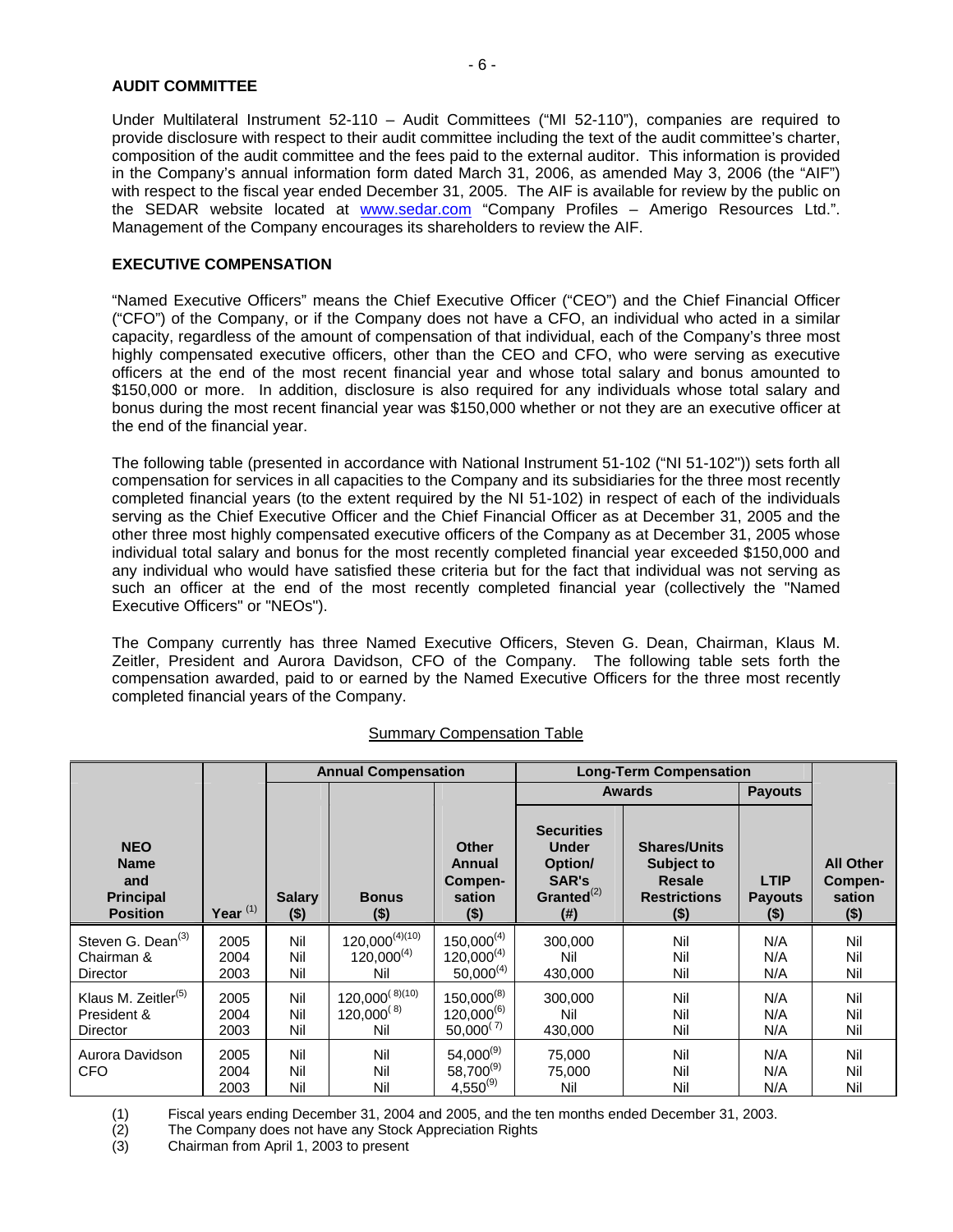- (4) Paid to Sirocco Advisory Services Limited, a company owned by an associate of Mr. Dean, pursuant to an agreement made as of January 1, 2004
- (5) President from April 1, 2003 to present
- (6) Paid \$60,000 to Klaus Zeitler and \$60,000 to Zeitler Holdings Corp., a company associated with Dr. Zeitler, pursuant to an arrangement effective July 15, 2003
- (7) Paid to Klaus Zeitler
- (8) Paid to Zeitler Holdings Corp.
- (9) Paid to Delphis Financial Strategies Inc. of which Ms. Davidson is the principal, pursuant to a consulting agreement effective December 2003
- (10) Bonus for 2005 related performance approved and paid in 2006.

#### Long-Term Incentive Plan

A long-term incentive plan ("LTIP") is any plan providing compensation intended to motivate performance over a period greater than one financial year whether performance is measured by reference to financial performance of the Company or any affiliate, or the price of the Company's shares, but does not include option or stock appreciation rights or plans for compensation through shares or units that are subject to resale restrictions. The Company did not have an LTIP during the most recently completed financial year.

The following table sets forth information concerning stock options granted under the Company's Stock Option Plan during the most recently completed financial year to each of the Named Executive Officers.

| <b>NEO</b><br><b>Name</b>     | <b>Securities</b><br>Under<br><b>Option/SARs</b><br><b>Granted</b><br>(# ) | % of Total<br><b>Options/SARs</b><br><b>Granted in</b><br><b>Financial Year</b> | <b>Exercise or</b><br>Base Price <sup>(1)</sup><br>(\$/Security) | <b>Market Value of</b><br><b>Securities</b><br><b>Underlying</b><br><b>Options/SARs on</b><br>Date of Grant<br>(\$/Security) | <b>Expiration</b><br><b>Date</b> |
|-------------------------------|----------------------------------------------------------------------------|---------------------------------------------------------------------------------|------------------------------------------------------------------|------------------------------------------------------------------------------------------------------------------------------|----------------------------------|
| Steven G. Dean<br>Chairman    | 300,000                                                                    | 22.47%                                                                          | \$1.60/share                                                     | \$1,60/share                                                                                                                 | January 7,<br>2010               |
| Klaus Zeitler<br>President    | 300,000                                                                    | 22.47%                                                                          | \$1.60/share                                                     | \$1,60/share                                                                                                                 | January 7,<br>2010               |
| Aurora Davidson<br><b>CFO</b> | 75.000                                                                     | 5.62%                                                                           | \$1.60/share                                                     | \$1,60/share                                                                                                                 | January 7,<br>2010               |

(1) The exercise price of stock options was determined by the Board of Directors and is not less than the trading price of the common shares of the Company on the TSX at the time of the grant of the option.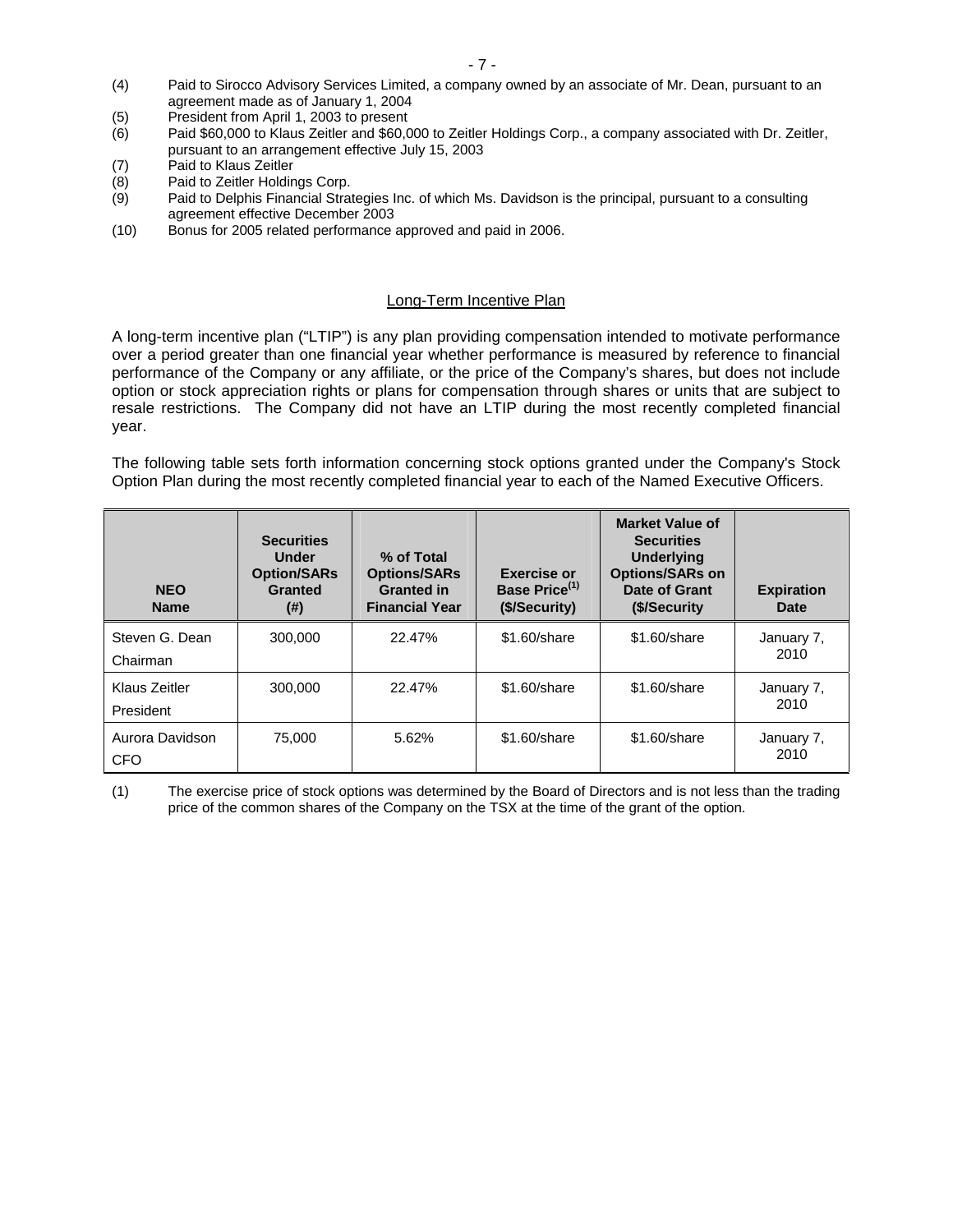#### Aggregated Option/SAR Exercises During The Most Recently Completed Financial Year and Financial Year-End Option/SAR Values

The following table sets forth details of all exercises of stock options during the most recently completed financial year by each of the Named Executive Officers, the number of unexercised options held by the Named Executive Officers and the financial year-end value of unexercised options on an aggregated basis.

| <b>NEO</b><br><b>Name</b>     | <b>Securities</b><br><b>Acquired</b><br>on Exercise<br>$^{(#)}$ | Aggregate<br>Value<br>Realized <sup>(1)</sup><br>$($ \$) | <b>Unexercised</b><br>Options/<br><b>SARs</b><br>at Financial<br>Year-End<br>(# )<br>Exercisable/<br>Unexercisable | Value of Unexercised<br><b>In-the-Money</b><br><b>Options/SARs</b><br>at Financial Year-End <sup>(2)</sup><br>$($ \$)<br>Exercisable/<br><b>Unexercisable</b> |
|-------------------------------|-----------------------------------------------------------------|----------------------------------------------------------|--------------------------------------------------------------------------------------------------------------------|---------------------------------------------------------------------------------------------------------------------------------------------------------------|
| Steven G. Dean<br>Chairman    | Nil                                                             | Nil                                                      | 730,000/Nil                                                                                                        | \$812,400/Nil                                                                                                                                                 |
| Klaus Zeitler<br>President    | Nil                                                             | Nil                                                      | 730,000/Nil                                                                                                        | \$812,400/Nil                                                                                                                                                 |
| Aurora Davidson<br><b>CFO</b> | Nil                                                             | Nil                                                      | 150,000/Nil                                                                                                        | \$114,750/Nil                                                                                                                                                 |

(1) Dollar value is equal to the number of securities acquired on exercise multiplied by the difference between the market value of the securities underlying the options at exercise and the exercise price of the options.

(2) Dollar value is equal to the number of unexercised options at year end multiplied by the difference between the market value of the securities underlying the options at financial year-end, which was \$2.34 per share, and the exercise price of the options.

#### Option and SAR Repricings

The Company did not reprice any stock options during the most recently completed financial year. The Company has not granted any freestanding SARs.

#### Defined Benefit or Actuarial Plan Disclosure

The Company does not have any defined benefit or actuarial plans under which benefits are determined primarily by final compensation (or average final compensation) and years of service of the Named Executive Officers.

#### Termination of Employment, Changes in Responsibility and Employment Contracts

During 2005, the Company paid Sirocco Advisory Services Limited, a company owned by an associate of Steven G. Dean, Chairman and Director, and Zeitler Holdings Corp., a company associated with Klaus M. Zeitler, President and Director, \$12,500 per month each in compensation for their ongoing supervision of the operations of Minera Valle Central S.A. ("MVC") and the administration of the Company. In the event of the termination of their respective consulting arrangements upon the change of control of the Company, each will receive a payment equivalent to 2 years of compensation in lieu of notice.

Sirocco Advisory Services Limited and Zeitler Holdings Corp. indirectly receive a royalty on production from MVC, which formed part of the consideration paid by the Company for the acquisition of MVC on July 3, 2003. Particulars of the production royalty paid on MVC's production may be found in the disclosure under the heading "DESCRIPTION OF THE BUSINESS – General – Other Royalties" in the Company's Annual Information Form dated March 31, 2006 and filed on SEDAR at **www.sedar.com**. The Company incorporates such disclosure by reference into this Information Circular. The Company will promptly provide a copy of the Annual Information Form free of charge to any shareholder of the Company who requests a copy.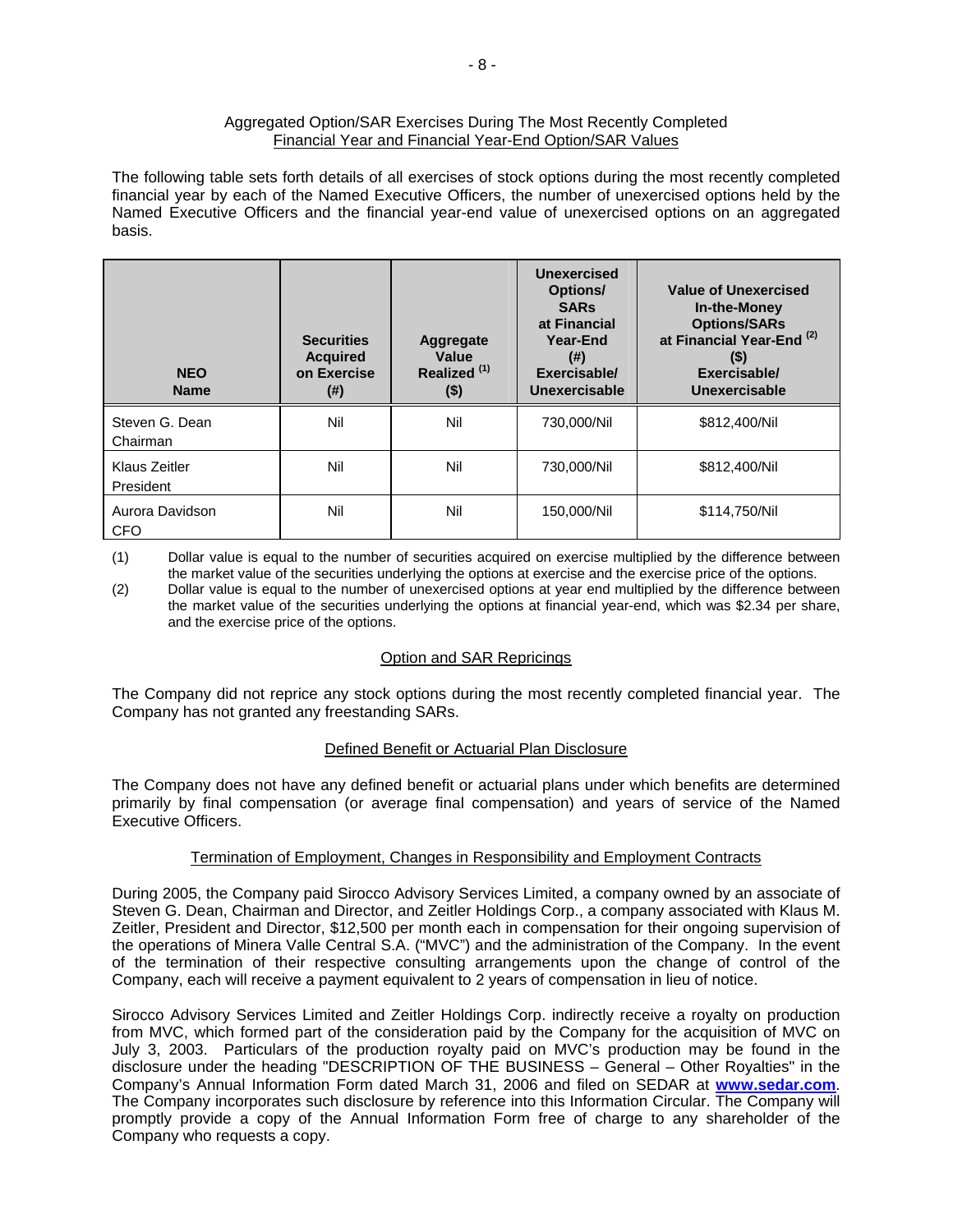# Composition of the Compensation Committee

The members of the Company's Compensation Committee are Sidney Robinson (Chairman), Ruston Goepel and Robert Gayton. This committee is responsible for determining the compensation to be paid to the Company's Board of Directors and executive officers and for reviewing the corporate goals and objectives of the executive officers.

#### Report on Executive Compensation

The Compensation Committee has the responsibility to administer the compensation policies related to the executive management of the Company, being the President and Chairman. Executive compensation is based upon the need to provide a compensation package that will allow the Company to attract and retain qualified and experienced executives, balanced with a pay-for-performance philosophy.

Compensation for the 2005 and prior fiscal years has historically been based upon negotiated consulting rates, with stock options and bonus being issued and paid as an incentive for performance. The shareholders have approved a stock option plan pursuant to which the Board has granted stock options to executive officers. The stock option plan provides compensation to participants and an additional incentive to work toward long-term Company performance.

The stock option plan have been and will be used to provide share purchase options which are granted in consideration of the level of responsibility of the executive as well as his or her impact and/or contribution to the longer-term operating performance of the Company. In determining the number of options to be granted to the executive officers, the Board takes into account the number of options, if any, previously granted to each executive officer, and the exercise price of any outstanding options to ensure that such grants are in accordance with the policies of the TSX, and closely align the interests of the executive officers with the interests of shareholders. The total number of stock options issued by the Company is low compared to many similar companies.

Bonuses paid to senior executives are based on the Compensation Committee's assessment of the Company's financial and operating performance, as compared to the Company's peers and objectives approved by the Board of Directors.

#### Performance Graph

The following performance graph compares the cumulative total shareholder return on the common shares of the Company (assuming a \$100 investment was made on December 30, 2000 at the closing price of \$0.15) with the cumulative total return of the S&P/TSX composite index during the period commencing on December 31, 2000 and ending on December 31, 2005. The common share trading data is as reported by the TSX. The value for each year represents the closing price as of December 31 on that year.

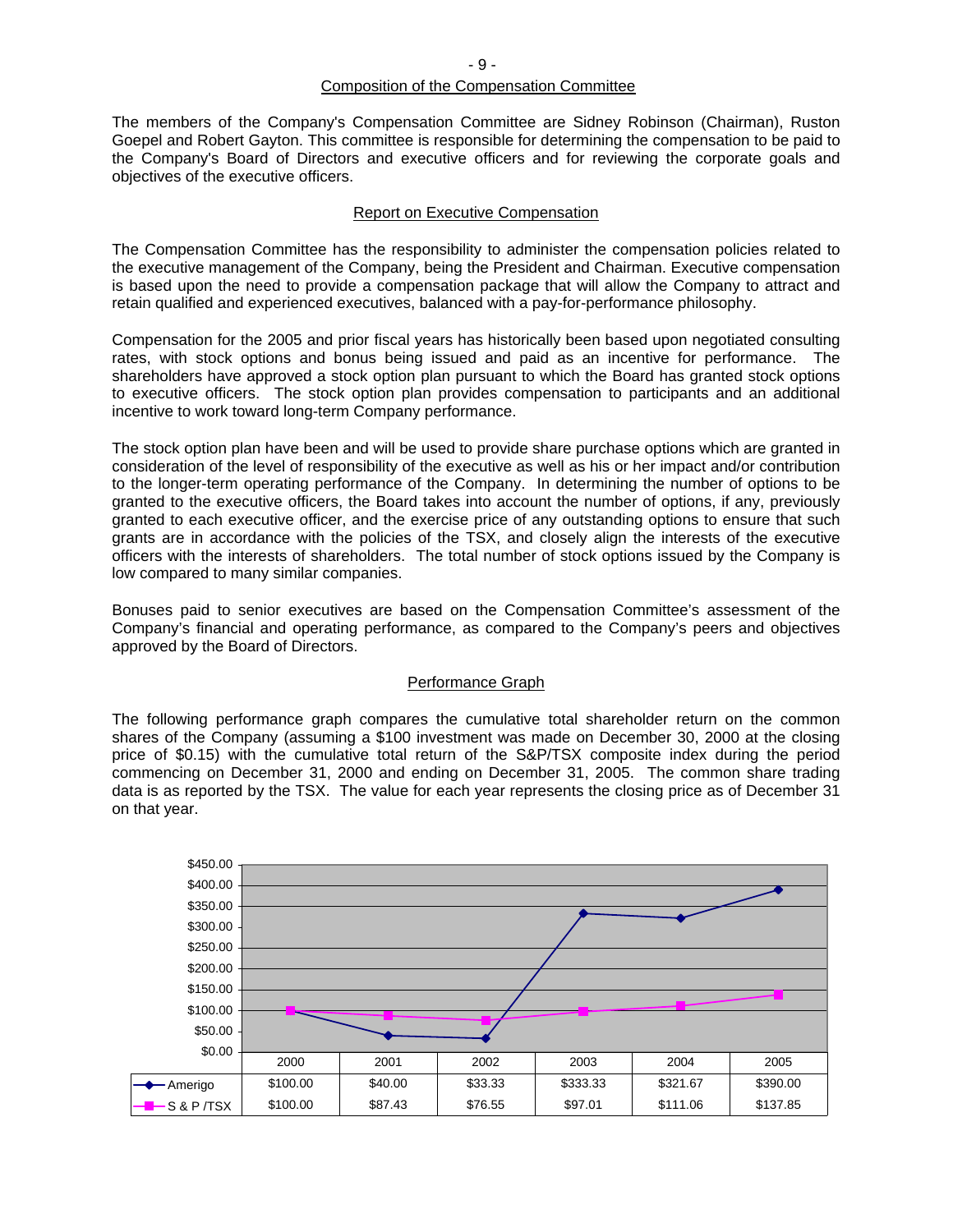#### $-10-$ Compensation of Directors

In 2005 the Company paid each of the independent Directors (Mr. Robinson, Dr. Gayton and Mr. Goepel) \$10,000 per year for their services in their capacity as Directors, an additional \$5,000 per year to each Committee chair, and \$1,000 per day for meetings attended in person and by phone, and for participation in special committees of the board. In 2005, one director received an additional \$15,000 for special committee work. All reasonable expenses incurred by a Director in attending meetings of the Board of Directors, committee meetings or shareholder meetings, together with all expenses properly and reasonably incurred by any Director in the conduct of the Company's business or in the discharge of his duties as a Director are paid by the Company.

#### Option Grants in Last Fiscal year to Directors Who are Not Named Executive Officers

The following stock options were granted to the Directors of the Company who were not Named Executive Officers, as a group, during the last financial year ended December 31, 2005:

#### **Option Grants in Last Financial Year to Directors Who are Not Named Executive Officers (as a group)**

| <b>Name</b>                                                    | <b>Securities</b><br><b>Under Options</b><br><b>Granted</b> | % of Total<br><b>Options</b><br><b>Granted to</b><br><b>Employees in</b><br><b>Financial</b><br>$Year^{(1)}$ | <b>Exercise or</b><br><b>Base Price</b><br>(\$/Security) | <b>Market Value of</b><br><b>Securities</b><br><b>Underlying</b><br><b>Options/SARs</b><br>on the Date of<br>Grant<br>(\$/Security) | <b>Expiration Date</b> |
|----------------------------------------------------------------|-------------------------------------------------------------|--------------------------------------------------------------------------------------------------------------|----------------------------------------------------------|-------------------------------------------------------------------------------------------------------------------------------------|------------------------|
| Directors who<br>are not Named<br>Executive<br><b>Officers</b> | 75,000                                                      | 5.62%                                                                                                        | \$1.60                                                   | \$1.60                                                                                                                              | January 7, 2010        |

(1) Percentage of all of stock options granted during the last financial year.

The following table sets forth details of all exercises of stock options during the last financial year ended December 31, 2005, by Directors who are not Named Executive Officers of the Company, as a group, and the financial year-end value of unexercised stock options on an aggregated basis:

#### **Aggregated Option Exercises in Last Financial Year and Financial Year-End Option Values of Directors Who are Not Named Executive Officers (as a group)**

| <b>Name</b>                                                 | <b>Securities</b><br><b>Acquired on</b><br><b>Exercise</b><br>(#) | Aggregate<br>Value<br><b>Realized</b><br>(\$) | Unexercised<br><b>Options at Financial</b><br>Year-End<br>(#)<br>Exercisable/<br><b>Unexercisable</b> | <b>Value of Unexercised</b><br><b>In-the-Money Options</b><br>at Financial Year-End<br>$(5)^{(1)}$<br>Exercisable/<br><b>Unexercisable</b> |
|-------------------------------------------------------------|-------------------------------------------------------------------|-----------------------------------------------|-------------------------------------------------------------------------------------------------------|--------------------------------------------------------------------------------------------------------------------------------------------|
| Directors who are not<br>Named Executive<br><b>Officers</b> | Nil                                                               | N/A                                           | 300.000/Nil                                                                                           | \$189,750/Nil                                                                                                                              |

(1) Value using the closing price of common shares of the Company on the Exchange on December 30, 2005, being the last trading day of the Company's shares for the financial year, of \$2.34 per share, less the exercise price per share.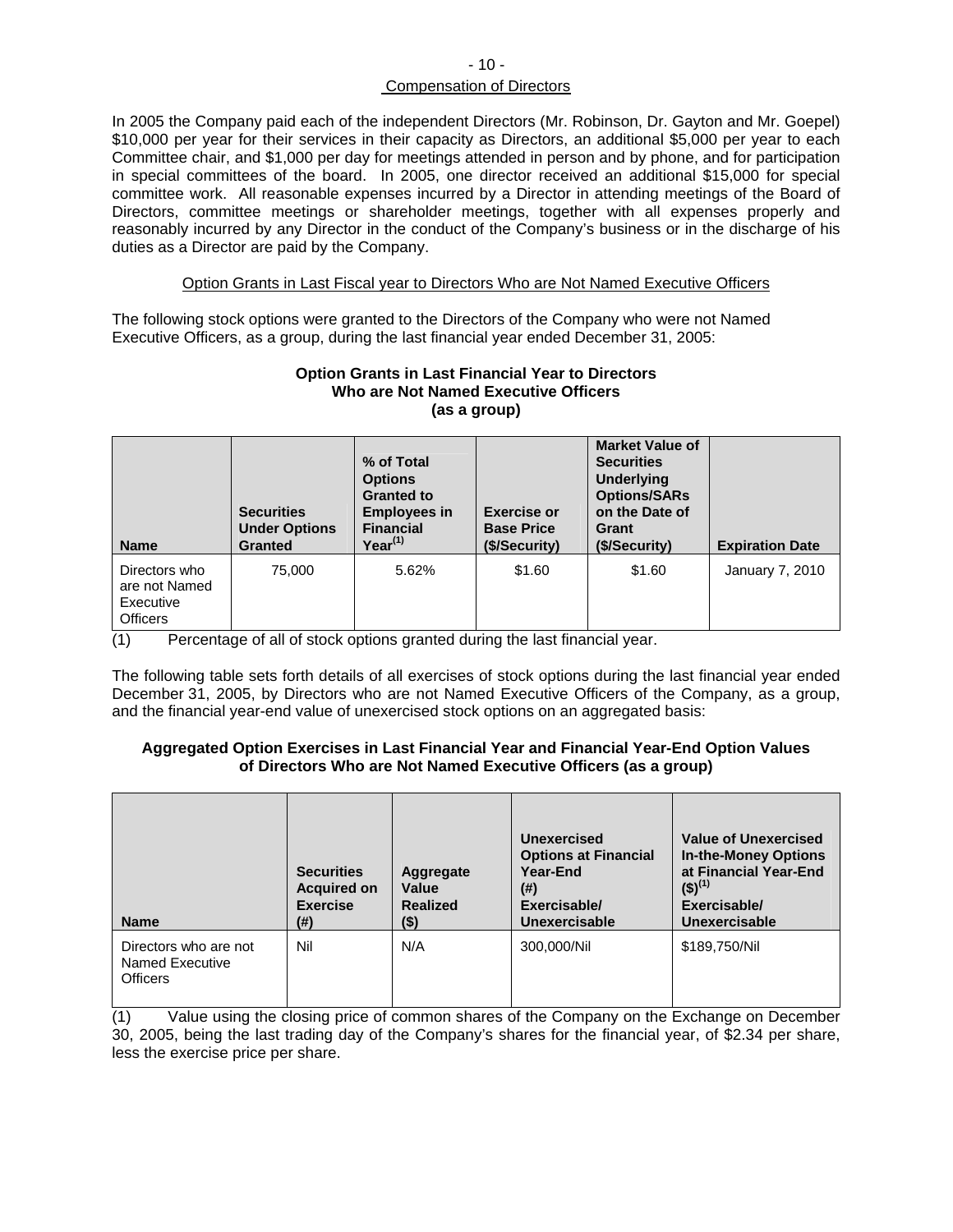The following table summarizes relevant information as of December 31, 2005 with respect to compensation plans under which equity securities are authorized for issuance.

| <b>Plan Category</b>                                             | <b>Number of securities</b><br>to be issued upon<br>exercise of<br>outstanding options,<br>warrants and rights<br>(a) | <b>Weighted average</b><br>exercise price of<br>outstanding<br>options, warrants<br>and rights<br>(b) | <b>Number of securities</b><br>remaining available for<br>future issuance under<br>equity compensation<br>plans (excluding<br>securities reflected in<br>column (a))<br>(c) |
|------------------------------------------------------------------|-----------------------------------------------------------------------------------------------------------------------|-------------------------------------------------------------------------------------------------------|-----------------------------------------------------------------------------------------------------------------------------------------------------------------------------|
| Equity compensation plans<br>approved by security holders        | 2,297,000                                                                                                             | \$1.42                                                                                                | 1,789,569                                                                                                                                                                   |
| Equity compensation plans<br>not approved by security<br>holders | Nil                                                                                                                   | Nil                                                                                                   | Nil                                                                                                                                                                         |
| <b>Total</b>                                                     | 2.297.000                                                                                                             | \$1.42                                                                                                | 1.789.569                                                                                                                                                                   |

The Company currently has a "fixed" stock option plan (the "Plan") which was adopted on April 2, 2003.

The purpose of the Plan is to allow the Company to grant options to directors, officers, employees and consultants, as an incentive to dedicate their efforts to advance the success of the Company. The granting of options is intended to align the interests of such persons with that of the shareholders of the Company. Options will be exercisable over periods up to five years as determined by the Board of the Company and are required to have an exercise price of not less than the closing price of the Company's shares on the TSX on the trading day immediately preceding the day on which the option is granted. Vesting provisions for all options are at the discretion of the Board. Pursuant to the Plan, the Board may, from time to time, authorize the issue of options to directors, officers, employees and consultants of the Company and its subsidiaries or employees of companies providing management or consulting services to the Company or its subsidiaries.

The Plan provides that:

- (a) the number of optioned common shares granted to any one person during any 12-month period may not exceed 5% of the issued shares of the Company;
- (b) the number of optioned common shares granted to any one consultant during any 12-month period may not exceed 2% of the issued shares of the Company;
- (c) the number of optioned common shares granted to all persons employed to provide investor relations activities (as a group) may not exceed 2% of the issued shares of the Company during any 12-month period;

in each case calculated as at the date of grant of the option, including all other shares under option to such person at that time.

- (d) subject to section (e) below, upon ceasing to be an eligible optionee for any reason (other than death), such optionee has until the earlier of (i) the original expiry date; and (ii) 30 days from the date that such cessation occurs, to exercise his options;
- (e) if an eligible optionee ceases to be an optionee due to death, the options held by such optionee will be exercisable for a period of 12 months from the date of such death by such optionee's legal heirs or representatives;
- (f) subject to the policies of the TSX, an option shall vest and may be exercised (in each case to the nearest full share) during the option period in the circumstance where the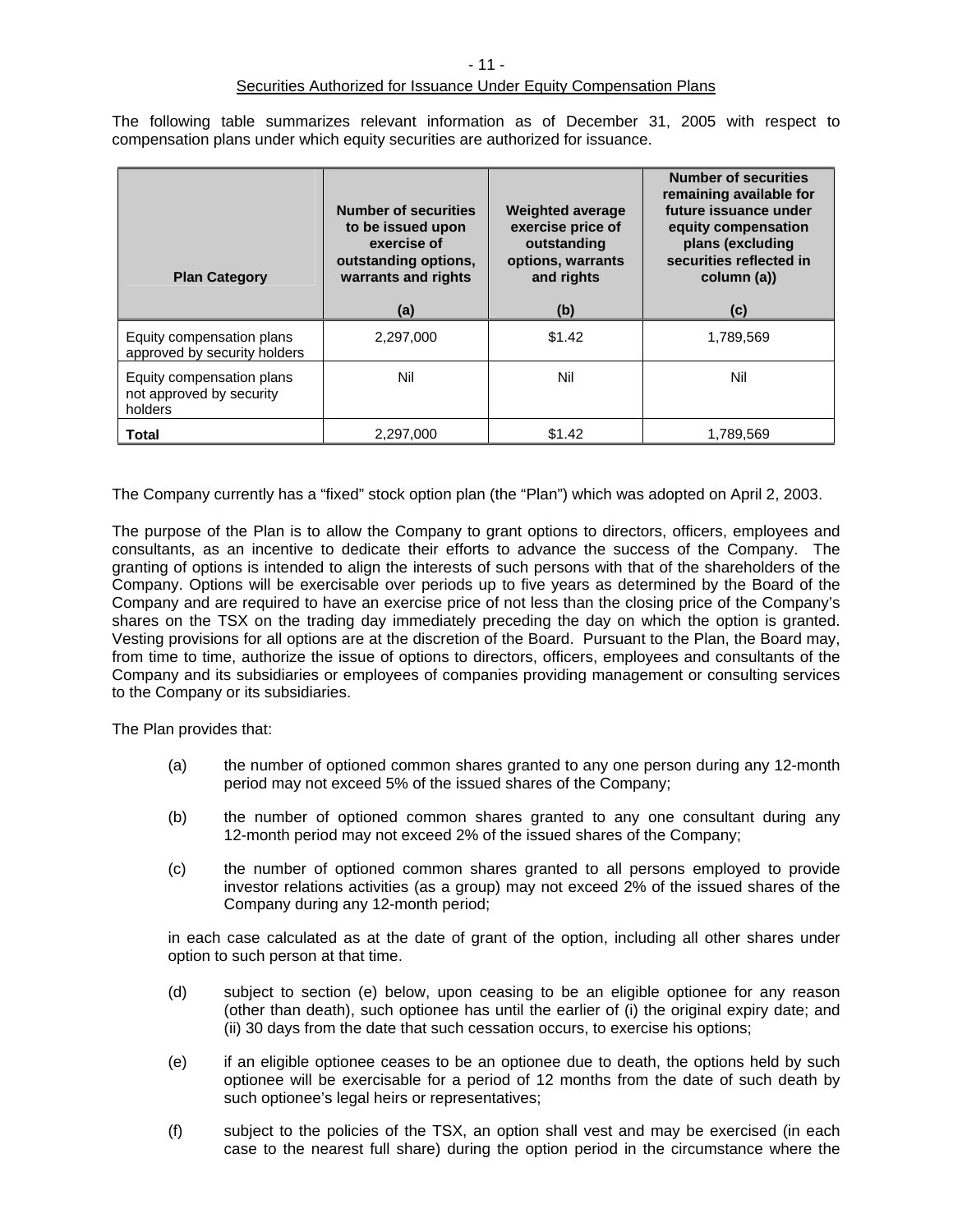number of shares reserved for issuance by the board pursuant to the exercise of options granted is less than or equal to 5,194,569, in such manner as the board may determine;

- (g) the Plan provides that, subject to applicable TSX approval, the board of directors may, at any time, amend or revise the terms of the Plan, provided that such amendment or revision shall not alter the terms of any options theretofore granted under the Plan;
- (h) options may be exercisable for a period of up to 5 years; and
- (i) the options are non-assignable and non-transferable. The options can only be exercised by the optionee as long as the optionee remains an eligible optionee pursuant to the Plan or within one year from the date of the optionee's death.

The Board of Directors has approved, subject to the necessary shareholder approval and regulatory acceptance, an amendment to the Plan to change the Plan from having a fixed maximum number of common shares issuable pursuant to the Plan to having a rolling maximum of 10% of the issued and outstanding common shares at the time of any stock option grant. See "Particulars of Matters to be Acted Upon – Amendment to Stock Option Plan".

#### **INDEBTEDNESS TO COMPANY OF DIRECTORS AND EXECUTIVE OFFICERS**

No director, executive officer, employee, proposed nominee for election as a director of the Company nor any associate of such director, executive officer, employee, or proposed nominee for election as a director of the Company or any former director, executive officer, employee of the Company or any of its subsidiaries is or has been indebted to the Company or any of its subsidiaries or is or has been indebted to another entity where such indebtedness or has been subject of a guarantee, support agreement, letter of credit or other similar arrangement or other understanding provided by the Company or any of its subsidiaries, other than routine indebtedness.

#### **INTEREST OF INFORMED PERSONS IN MATERIAL TRANSACTIONS**

Except as disclosed herein, no informed person of the Company or proposed director of the Company and no associate or affiliate of the foregoing persons has or has had any material interest, direct or indirect, in any transaction since the commencement of the Company's most recently completed financial year or in any proposed transaction which in either such case has materially affected or would materially affect the Company or any of its subsidiaries.

#### **APPOINTMENT OF AUDITOR**

PricewaterhouseCoopers LLP, Chartered Accountants, of Vancouver, British Columbia is the auditor of the Company. Unless otherwise instructed, the proxies given pursuant to this solicitation will be voted for the re-appointment of PricewaterhouseCoopers LLP as the auditor of the Company to hold office for the ensuing year at a remuneration to be fixed by the Directors.

PricewaterhouseCoopers LLP, Chartered Accountants, were first appointed as auditors on July 15, 2003.

#### **MANAGEMENT CONTRACTS**

No management functions of the Company are performed to any substantial degree by a person other than the directors or executive officers of the Company. Please see "Interest of Informed Persons in Material Transactions" above for a summary of the management contracts of the Company.

#### **INTEREST OF CERTAIN PERSONS IN MATTERS TO BE ACTED UPON**

Except as set out herein, no person who has been a Director or executive officer of the Company at any time since the beginning of the Company's last financial year, no proposed nominee of management of the Company for election as a director of the Company and no associate or affiliate of the foregoing persons, has any material interest, direct or indirect, by way of beneficial ownership or otherwise, in matters to be acted upon at the Meeting other than the election of Directors or the appointment of auditors.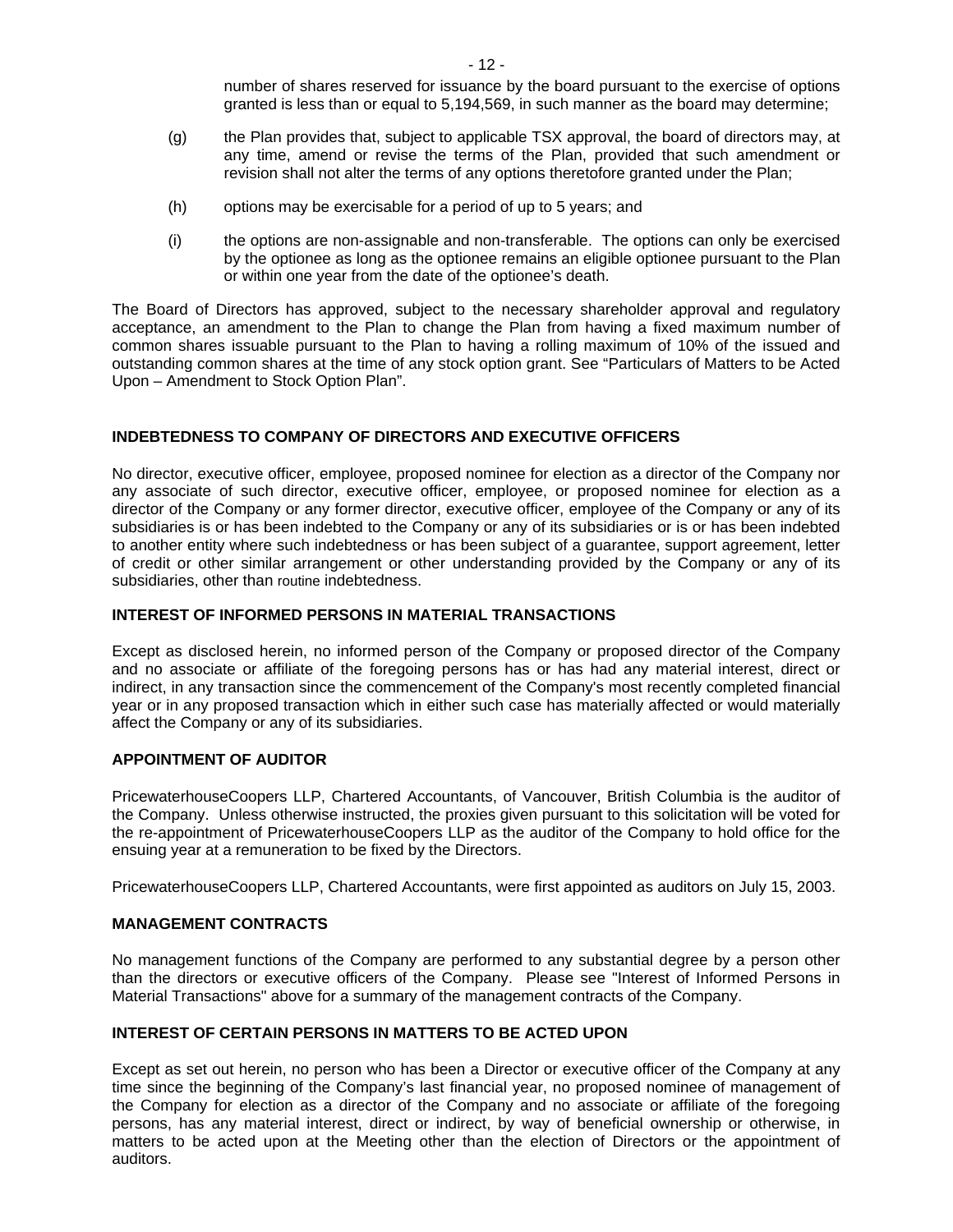#### Amendment to Stock Option Plan

The Company currently has an incentive stock option plan in place (the "Plan") which provides for the granting of options to purchase common shares based on a maximum fixed number, currently an aggregate of 5,194,569 common shares of the Company (representing 5.5% of the Company's issued and outstanding share capital as at the date of this Information Circular). The Plan was approved by the Shareholders on August 18, 2003. See "Securities Authorized for Issuance Under Equity Compensation Plans" for details of the Plan.

At the Meeting shareholders will be asked to approve a resolution authorizing amendments to the Plan, including an amendment to paragraph 4.2 of the Plan providing that the aggregrate number of common shares available for issuance upon the exercise of options granted under such Plan must not exceed 10% of the Company's issued and outstanding common shares at the date of any grant, and the deletion of paragraphs 4.5 and 4.6 of the Plan. Paragraphs 4.2, 4.5 and 4.6 of the Plan currently read as follows:

4.2 The aggregate number of Common Shares issuable under the Plan must not exceed 10% of the number of Common Shares of the Corporation outstanding at the time of any grant, or 5,194,569 Common Shares if the Common Shares are then listed on the Toronto Stock Exchange. The aggregate number of Common shares reserved for issuance to any one person under the Plan in any 12 month period must not exceed 5% of the outstanding Common Shares (on a non-diluted basis). The Common Shares in respect of which Options are not terminated, cancelled or otherwise exercised shall be available for subsequent options. No fractional shares may be purchased or issued hereunder.

4.5 The Option Shares shall be subject to a four month hold period from the date of the grant of the Option in accordance with the policies of the Exchange, or such lesser hold period as may be permitted by the Exchange.

4.6 The number of Options issued to a Consultant in any 12 month period must not exceed 2% of the number of outstanding Common Shares of the Corporation. The number of Options issued to persons employed in an investor relations capacity must not exceed 2% of the number of outstanding Common Shares of the Corporation, and shall vest in accordance with the policies of the Exchange.

Shareholders will be asked at the Meeting to ratify these amendments in the form of the resolution set forth below (the **"**Amendment**"**).

As at the date of this Information Circular, 2,702,000 options (representing 2.87% of the Company's issued and outstanding share capital as at the date of this Information Circular) remain outstanding and unexercised and 454,569 are available for future grants. Following receipt of Shareholder approval to the Amendment, the Company would have an aggregate of 9,415,584 common shares available for issuance upon the exercise of options previously granted and options available for granting. No financial assistance is or will be provided to participants in the Plan by the Company to facilitate the purchase of common shares under the Plan.

A copy of the Plan, as amended by the Amendment, is available for viewing up to the date of the Meeting at the Company's offices at Suite 3083, 595 Burrard Street, Box 49298, Vancouver, B.C., Canada V7X 1L3 and at the Meeting. In accordance with TSX policy, the Plan will require the approval of the Company's shareholders every three years.

The Plan is intended to provide the board of directors with the ability to issue options to provide the employees, consultants, officers and directors of the Company with long-term equity-based performance incentives which are a key component of the Company's executive compensation strategy. The Company believes it is important to align the interests of management and employees with shareholder interests and to link performance compensation to enhancement of shareholder value. This is accomplished through the use of stock options whose value over time is dependent on market value. Accordingly the shareholders of the Company will be asked to approve the following ordinary resolution: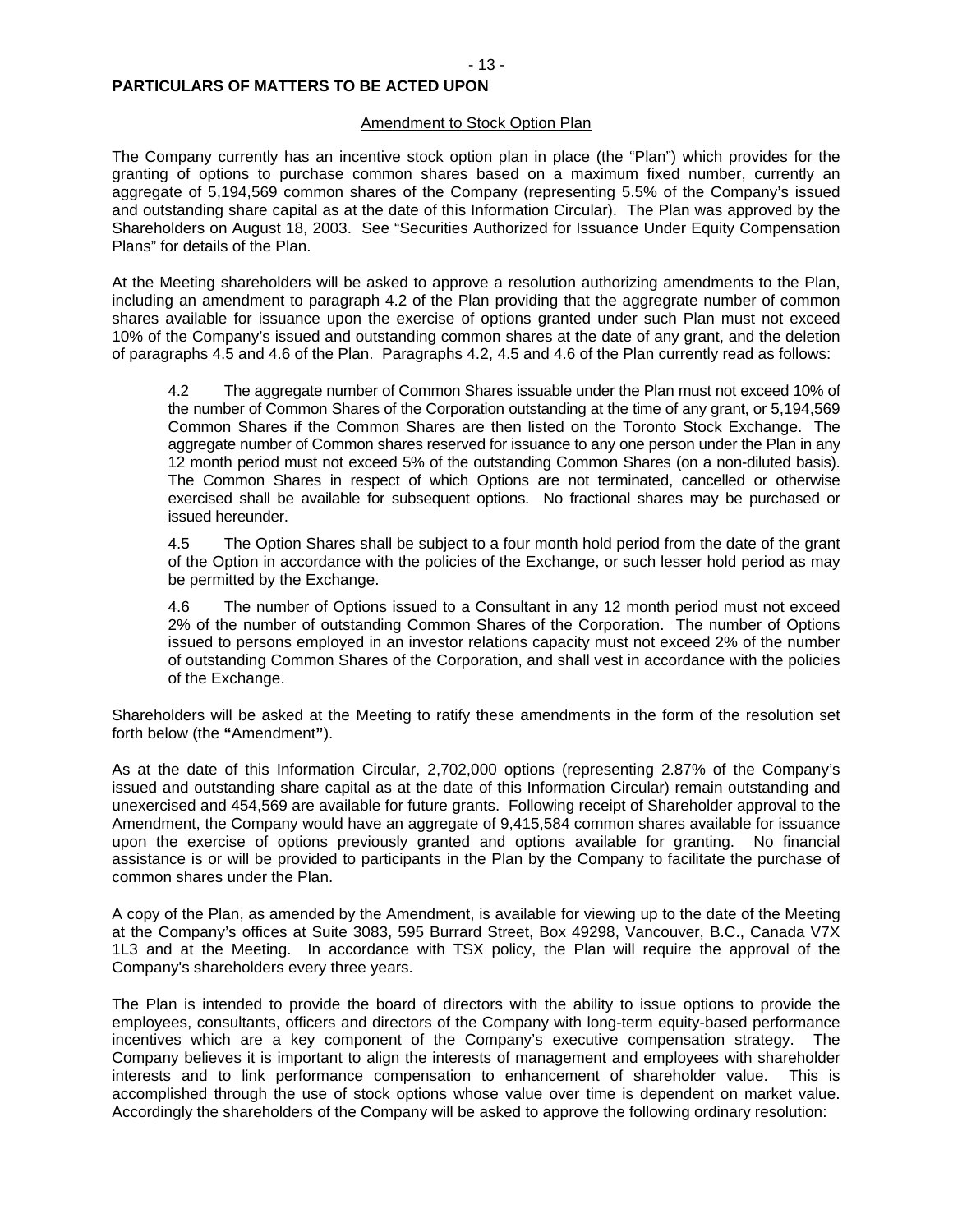"BE IT RESOLVED as an ordinary resolution of the shareholders, that:

1. The Company is hereby authorized to delete paragraphs 4.5 and 4.6 of the Company's incentive stock option plan (the "Plan") in their entirety, and to amend paragraph 4.2 of the Plan so that an aggregate number of common shares equal to 10% of the Company's issued and outstanding common shares will be available for the issuance of options under the Plan, by deleting paragraph 4.2 in its entirety and replacing it with the following:

"4.2 The aggregate number of Common Shares issuable under the Plan must not exceed 10% of the number of Common Shares of the Corporation outstanding at the time of any grant. In addition:

- a) The aggregate number of Shares reserved for issuance pursuant to the Plan or any other Share Compensation Arrangement (pre-existing or otherwise) to insiders of the Corporation ("Insiders"), as that term is defined in the *Securities Act* (British Columbia), shall not exceed 10% of the Shares outstanding at any time unless the Company has obtained prior approval of the disinterested shareholders of the Corporation to do so.
- b) The aggregate number of Shares issued and Options granted pursuant to the Plan or any other Share Compensation Arrangement (pre-existing or otherwise) to Insiders within any one-year period shall not exceed 10% of the Shares outstanding unless the Company has obtained prior approval of the disinterested shareholders of the Corporation to do so.

No fractional shares may be purchased or issued pursuant to the Plan."

2. Any director or officer of the Company is hereby authorized and directed for and in the name of and on behalf of the Company to execute or cause to be executed, whether under corporate seal of the Company or otherwise, and to deliver or cause to be delivered all such documents, and to do or cause to be done all such acts and things, as in the opinion of such director or officer may be necessary or desirable in connection with the foregoing."

#### **STATEMENT OF CORPORATE GOVERNANCE PRACTICES**

Effective June 30, 2005, National Instrument 58-101 Disclosure of Corporate Governance Practices ("NI 58-101") was adopted in each of the provinces and territories of Canada. NI 58-101 requires issuers to disclose the corporate governance practices that they have adopted. The corporate governance practices adopted by the Company are set out in the attached Schedule "A".

#### **ADDITIONAL INFORMATION**

Additional information relating to the Company is on SEDAR at **www.sedar.com.** Shareholders may contact the Company at Suite 3083, 595 Burrard Street, Vancouver, BC, V7X 1L3 (Telephone: 604-681- 2802) to request copies of the Company's financial statements and MD&A.

Financial information is provided in the Company's comparative financial statements and MD&A for its most recently completed financial year, which financial statements and MD&A are filed on SEDAR.

#### **OTHER MATTERS**

Management of the Company is not aware of any other matter to come before the Meeting other than as set forth in the Notice of Meeting. If any other matter properly comes before the Meeting, it is the intention of the persons named in the enclosed form of proxy to vote the shares represented thereby in accordance with their best judgment on such matter.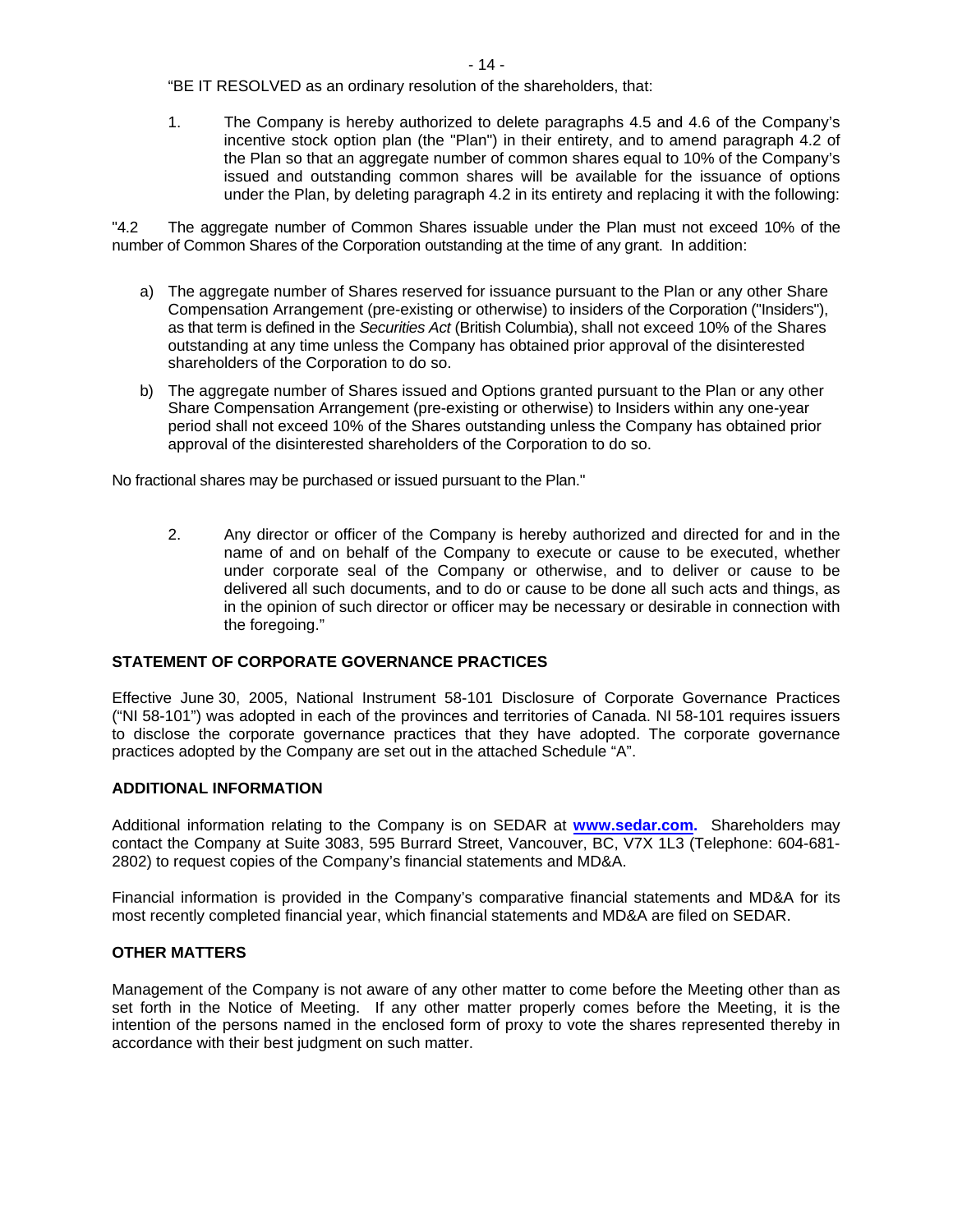## **SCHEDULE "A"**

#### **CORPORATE GOVERNANCE PRACTICES**

The following table addresses the disclosure requirements set out in Form 58-101F1 Corporate Governance Disclosure:

| <b>Corporate Governance Disclosure</b><br><b>Requirement</b>                                                                                                                                                                                                                                                                                                                                             | <b>The Company's Approach</b>                                                                                                                                                                                                                                                                                                                                                                                                                                                                                                                                                                                                                                                                                                                                                                                                                                                                                  |
|----------------------------------------------------------------------------------------------------------------------------------------------------------------------------------------------------------------------------------------------------------------------------------------------------------------------------------------------------------------------------------------------------------|----------------------------------------------------------------------------------------------------------------------------------------------------------------------------------------------------------------------------------------------------------------------------------------------------------------------------------------------------------------------------------------------------------------------------------------------------------------------------------------------------------------------------------------------------------------------------------------------------------------------------------------------------------------------------------------------------------------------------------------------------------------------------------------------------------------------------------------------------------------------------------------------------------------|
| 1. Board of Directors -<br>(a) Disclose identity of directors who are<br>independent.                                                                                                                                                                                                                                                                                                                    | (a) The Company's three independent directors are<br>Robert Gayton, Ruston Goepel and Sidney Robinson.                                                                                                                                                                                                                                                                                                                                                                                                                                                                                                                                                                                                                                                                                                                                                                                                         |
| (b) Disclose identity of directors who are<br>not independent and describe the<br>basis for that determination.                                                                                                                                                                                                                                                                                          | (b) The Company's non-independent directors<br>are<br>Steven Dean and Klaus Zeitler, who are non-<br>independent insofar as they hold senior executive<br>positions with the Company.                                                                                                                                                                                                                                                                                                                                                                                                                                                                                                                                                                                                                                                                                                                          |
| (c) Disclose whether or not a majority of<br>directors are independent. If a majority<br>of directors are not independent,<br>describe what the board of directors<br>(the board) does to facilitate its<br>exercise of independent judgment in<br>carrying out its responsibilities.                                                                                                                    | (c) A majority of the directors are independent.                                                                                                                                                                                                                                                                                                                                                                                                                                                                                                                                                                                                                                                                                                                                                                                                                                                               |
| (d) If a director is presently a director of<br>any other issuer that is a reporting<br>issuer (or the<br>equivalent)<br>in<br>- a<br>jurisdiction or a foreign jurisdiction,<br>identify both the director and the other<br>issuer.                                                                                                                                                                     | The following directors are presently also directors of<br>(d)<br>the following other reporting issuers:<br>• Steven Dean:<br>Spur Ventures Inc. and GRD<br>Limited.<br>• Klaus Zeitler: Western Silver Corporation and<br>Aurea Mining Inc.<br>• Sidney Robinson: Chartwell Seniors Housing<br><b>Real Estate Investment Trust.</b><br>Robert Gayton: Bema Gold Corporation; Bravo<br>Venture Group Inc.; Canadian Zinc Corporation;<br>Fortune<br>Resources<br>Ltd.;<br>Doublestar<br>River<br>Resource Corp.; Intrinsyc Software International,<br>Inc.; Minco Mining & Metals Corporation; Nevsun<br>Resources Ltd.; Northern Orion Resources Inc.;<br>Resources<br>Inc.;<br>Southern<br>Silver<br>Quaterra<br>Exploration<br>Silver<br>$Corp.$ ;<br>Western<br>and<br>Corporation.<br><b>Ruston Goepel:</b><br>Spur Ventures Inc.; TELUS<br>Corporation; Premium Brands Ltd.; and Baytex<br>Energy Trust. |
| (e) Disclose<br>whether<br>the<br>or<br>not<br>independent directors hold regularly<br>scheduled meetings at which non-<br>independent directors and members of<br>management are not in attendance. If<br>the independent directors hold such<br>meetings, disclose the number of<br>meetings held since the beginning of<br>the issuer's most recently completed<br>financial year. If the independent | (e) The Company holds regular quarterly meetings and<br>other meetings of the full board as required, at<br>which the opinion of the independent directors is<br>sought and duly acted upon for all material matters<br>related to the Company. The independent directors<br>meet after regularly scheduled meetings when non-<br>independent<br>directors<br>and<br>members<br>οf<br>management are not in attendance, and also meet<br>regularly<br>members<br>of the<br>Audit<br>as<br>and<br>Compensation Committees, and a portion of those                                                                                                                                                                                                                                                                                                                                                               |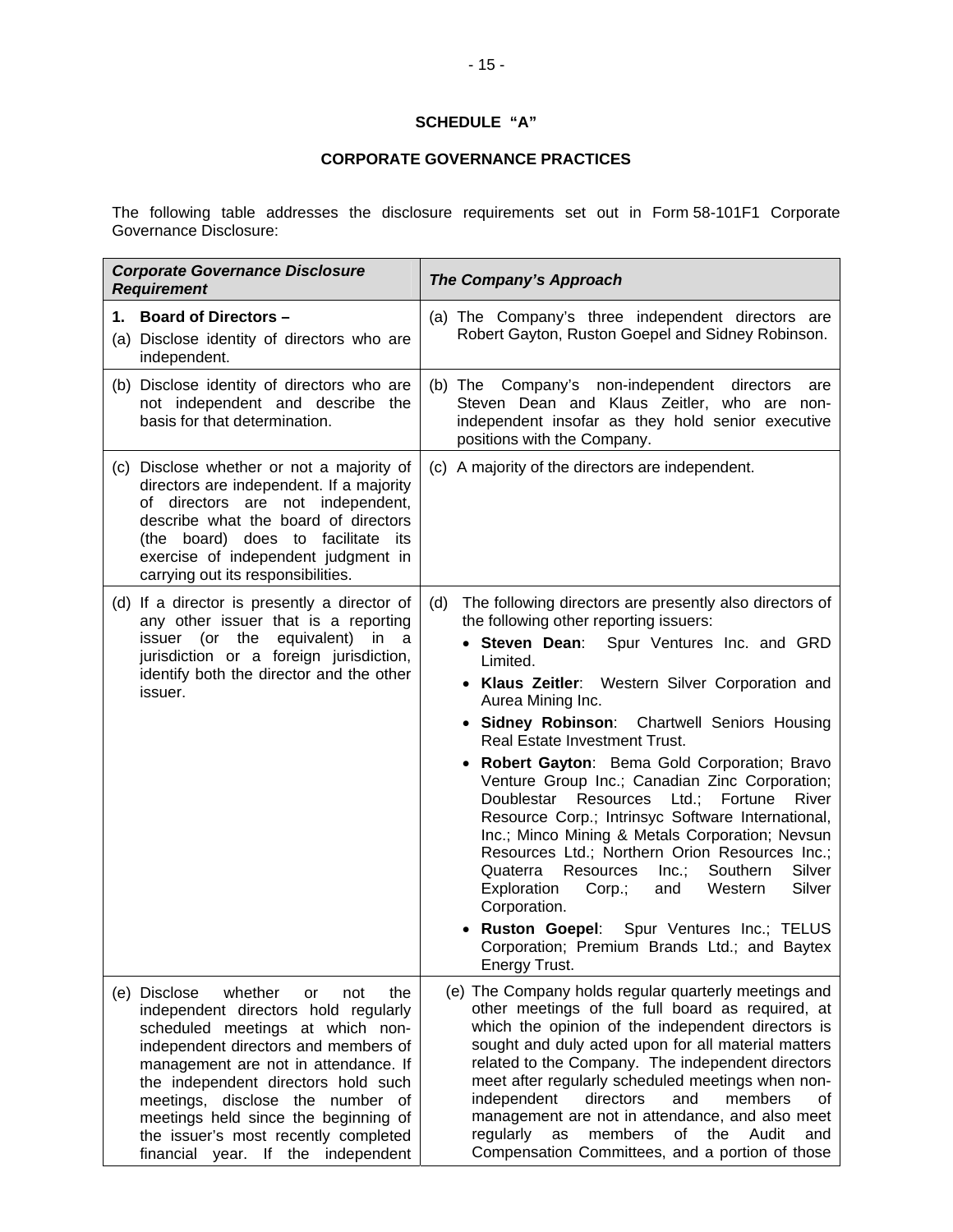|     | <b>Corporate Governance Disclosure</b><br><b>Requirement</b>                                                                                                                                                                                                                                                                                                                                                                                                                              | The Company's Approach                                                                                                                                                                                                                                                                                                                                                                                                                                                                                                                       |
|-----|-------------------------------------------------------------------------------------------------------------------------------------------------------------------------------------------------------------------------------------------------------------------------------------------------------------------------------------------------------------------------------------------------------------------------------------------------------------------------------------------|----------------------------------------------------------------------------------------------------------------------------------------------------------------------------------------------------------------------------------------------------------------------------------------------------------------------------------------------------------------------------------------------------------------------------------------------------------------------------------------------------------------------------------------------|
|     | directors do not hold such meetings,<br>describe what the board does to<br>facilitate open and candid discussion<br>among its independent directors.                                                                                                                                                                                                                                                                                                                                      | meetings are without non-independent directors<br>and members of management in attendance.                                                                                                                                                                                                                                                                                                                                                                                                                                                   |
| (f) | Disclose whether or not the chair of the<br>board is an independent director. If the<br>board has a chair or lead director who<br>is an independent director, disclose the<br>identity of the independent chair or<br>lead director, and describe his or her<br>role and responsibilities. If the board<br>has neither a chair that is independent<br>nor a lead director that is independent,<br>describe what the board does to<br>provide leadership for its independent<br>directors. | Steven Dean, the Company's Chairman of the Board,<br>(f)<br>is not an independent director. Mr. Dean chairs the<br>meetings of the board and actively seeks out the<br>views of independent directors on all board matters.<br>In addition, the independent directors know each<br>other well and communicate with each other on a<br>regular basis.<br>Since the board itself and the<br>independent directors are a relatively small group, the<br>formality of appointing a lead director has not been<br>considered necessary.           |
|     | (g) Disclose the attendance record of each<br>director for all board meetings held<br>since the beginning of the issuer's<br>most recently completed financial year                                                                                                                                                                                                                                                                                                                       | (g) The Company has held 14 board meetings (9 in 2005<br>and 5 in 2006) since the beginning of its most recently<br>completed financial year. The attendance record for<br>its five directors is: Steven Dean (14/14), Klaus Zeitler<br>(12/14), Robert Gayton (14/14), Ruston Goepel<br>(12/14) and Sidney Robinson (13/14).                                                                                                                                                                                                                |
| 2.  | <b>Board Mandate -</b><br>Disclose the text of the board's written<br>mandate. If the board does not have a<br>written mandate, describe how the<br>delineates<br>board<br>its<br>role<br>and<br>responsibilities.                                                                                                                                                                                                                                                                        | The board assumes responsibility for stewardship of the<br>corporation, including overseeing all of the operation of<br>the business, supervising management and setting<br>milestones for the Company. The board reviews the<br>statements of responsibilities for the Company including,<br>but not limited to, the Corporate Governance Charter and<br>the Code of Ethics for Financial Managers.                                                                                                                                         |
|     |                                                                                                                                                                                                                                                                                                                                                                                                                                                                                           | The board approves all significant decisions that affect the<br>and its subsidiaries and<br>Company<br>specific<br>sets<br>milestones towards which management directs their<br>efforts.                                                                                                                                                                                                                                                                                                                                                     |
|     |                                                                                                                                                                                                                                                                                                                                                                                                                                                                                           | The board of directors and senior management are<br>responsible for identifying the principal risks of the<br>Company's business and for ensuring these risks are<br>effectively monitored and mitigated to the extent<br>practicable.                                                                                                                                                                                                                                                                                                       |
|     |                                                                                                                                                                                                                                                                                                                                                                                                                                                                                           | The Chairman and President are responsible for<br>developing a long-term strategic plan for the Company.<br>The board is responsible for approving the strategic plan<br>annual operating<br>plans<br>recommended<br>and<br>by<br>management. Board consideration and approval is also<br>required for all material contracts and business<br>transactions and all debt and equity financing proposals.<br>The board is responsible for senior executive recruitment<br>and the Compensation Committee for senior executive<br>compensation. |
|     |                                                                                                                                                                                                                                                                                                                                                                                                                                                                                           | The board delegates to management, through the<br>Chairman and President, responsibility for meeting<br>defined corporate objectives, implementing approved<br>strategic and operating plans, carrying on the Company's<br>business in the ordinary course, managing the Company's<br>cash flow, evaluating new business opportunities,                                                                                                                                                                                                      |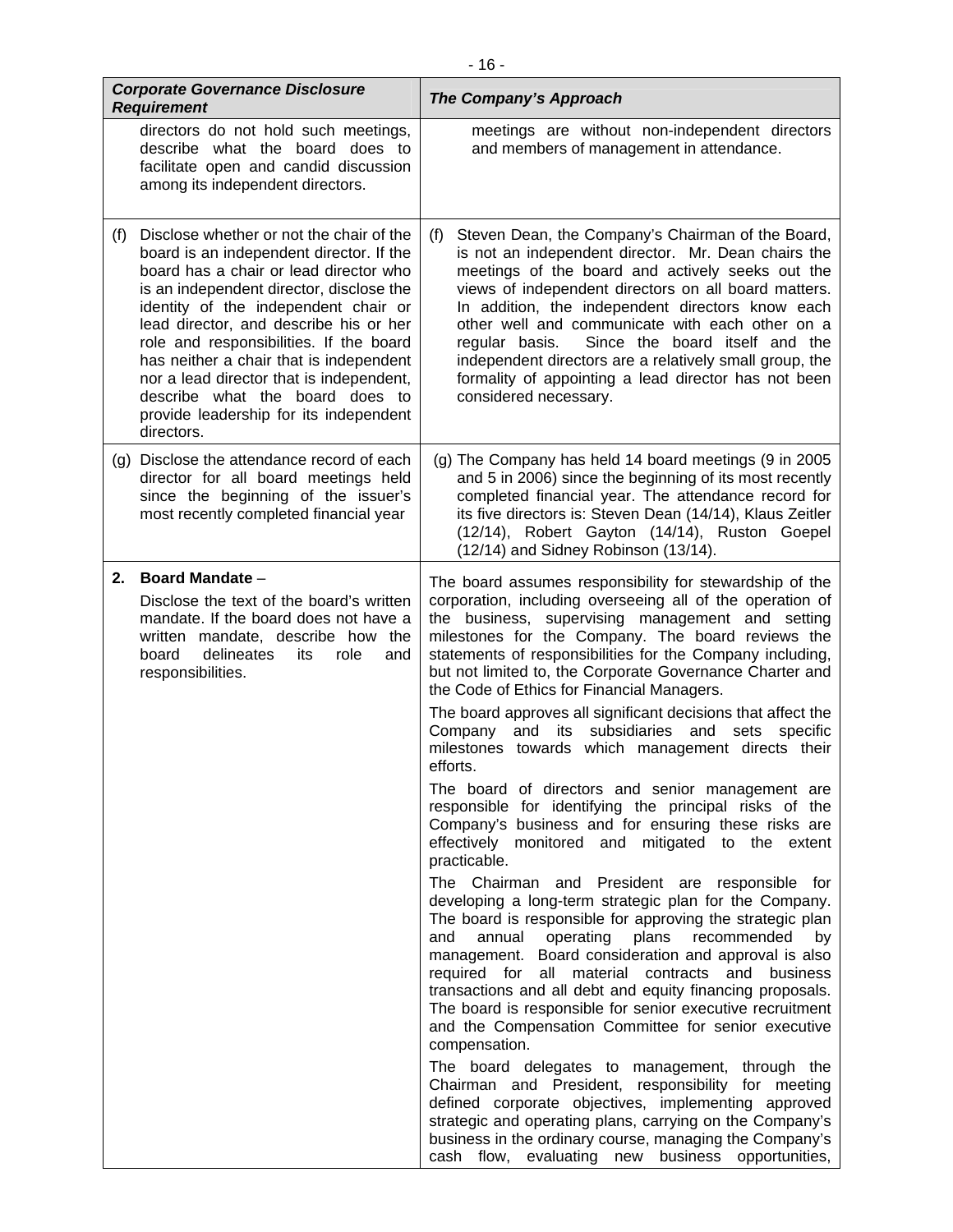| <b>Corporate Governance Disclosure</b><br><b>Requirement</b>                                                                                                                                                                                                                                                                                                                       | <b>The Company's Approach</b>                                                                                                                                                                                                                                                                                                                                                                                                                                                                                                                                                                                                                                                                                                                             |
|------------------------------------------------------------------------------------------------------------------------------------------------------------------------------------------------------------------------------------------------------------------------------------------------------------------------------------------------------------------------------------|-----------------------------------------------------------------------------------------------------------------------------------------------------------------------------------------------------------------------------------------------------------------------------------------------------------------------------------------------------------------------------------------------------------------------------------------------------------------------------------------------------------------------------------------------------------------------------------------------------------------------------------------------------------------------------------------------------------------------------------------------------------|
|                                                                                                                                                                                                                                                                                                                                                                                    | recruiting staff and complying with applicable regulatory<br>requirements.<br>Management<br>also<br>furnishes<br>recommendations to the board respecting corporate<br>objectives, long-term strategic plans and annual operating<br>plans.                                                                                                                                                                                                                                                                                                                                                                                                                                                                                                                |
|                                                                                                                                                                                                                                                                                                                                                                                    | The board appoints senior management. As the Company<br>has grown it has seen that management has also grown,<br>mitigating risk with respect to succession planning. At this<br>time two executives are in place who together perform the<br>CEO role.                                                                                                                                                                                                                                                                                                                                                                                                                                                                                                   |
|                                                                                                                                                                                                                                                                                                                                                                                    | The board approves all of the Company's major<br>communications, including annual and quarterly reports<br>and press releases.                                                                                                                                                                                                                                                                                                                                                                                                                                                                                                                                                                                                                            |
|                                                                                                                                                                                                                                                                                                                                                                                    | Project budgets are brought before the board for approval<br>on a regular basis. The board's direction with respect to<br>these budgets is communicated back to project staff.                                                                                                                                                                                                                                                                                                                                                                                                                                                                                                                                                                            |
|                                                                                                                                                                                                                                                                                                                                                                                    | The board as a whole is responsible for developing the<br>Company's approach to corporate governance.                                                                                                                                                                                                                                                                                                                                                                                                                                                                                                                                                                                                                                                     |
|                                                                                                                                                                                                                                                                                                                                                                                    | The number of scheduled board meetings varies with<br>circumstances but a minimum of four meetings are held<br>annually. In addition, special meetings are called as<br>necessary. The Chairman establishes the agenda at each<br>board meeting and submits a draft to each director for<br>their review and recommendation for items for inclusion<br>on the agenda and each director has the ability to raise<br>subjects that are not on the agenda at any board meeting.<br>Meeting agendas and other materials to be reviewed<br>and/or discussed for action by the board are distributed to<br>directors in time for review prior to each meeting.<br>Board members have full and free access to senior<br>management and employees of the Company. |
| <b>Position Description -</b><br>3.                                                                                                                                                                                                                                                                                                                                                |                                                                                                                                                                                                                                                                                                                                                                                                                                                                                                                                                                                                                                                                                                                                                           |
| (a) Disclose whether or not the board has<br>developed written position descriptions<br>for the chair and the chair of each<br>board committee. If the board has not<br>developed written position descriptions<br>for the chair and/or the chair of each<br>board committee, briefly describe how<br>the board delineates the role and<br>responsibilities of each such position. | (a) The board has not developed written position<br>descriptions for the chair and the chair of each board<br>The Chairs of the Nominating and<br>committee.<br>Compensation Committees are responsible for calling<br>the meetings of the Committee, establishing meeting<br>agenda with input from management, and supervising<br>the conduct of the meetings. The chair of the Audit<br>Committee has a clear mandate from the board to<br>carry out his responsibilities.                                                                                                                                                                                                                                                                             |
| (b) Disclose whether or not the board and<br>CEO have developed a written position<br>description for the CEO. If the board<br>and CEO have not developed such a<br>position description, briefly describe<br>how the board delineates the role and<br>responsibilities of the CEO.                                                                                                | The board and the Chairman and President have not,<br>(b)<br>to date, developed formal, documented position<br>descriptions for the Board and management defining<br>the limits of management's responsibilities.<br>The<br>board annually approves the operating and capital<br>budgets and strategic plan, and the Chairman and<br>President are required to ensure the Company<br>operates within those guidelines. Material departures<br>must be approved by the board. The board is of the<br>view that the respective corporate governance roles<br>of the board and management, as represented by the<br>Chairman and President, are clear, and that the limits<br>to management's responsibility and authority are well-<br>defined.             |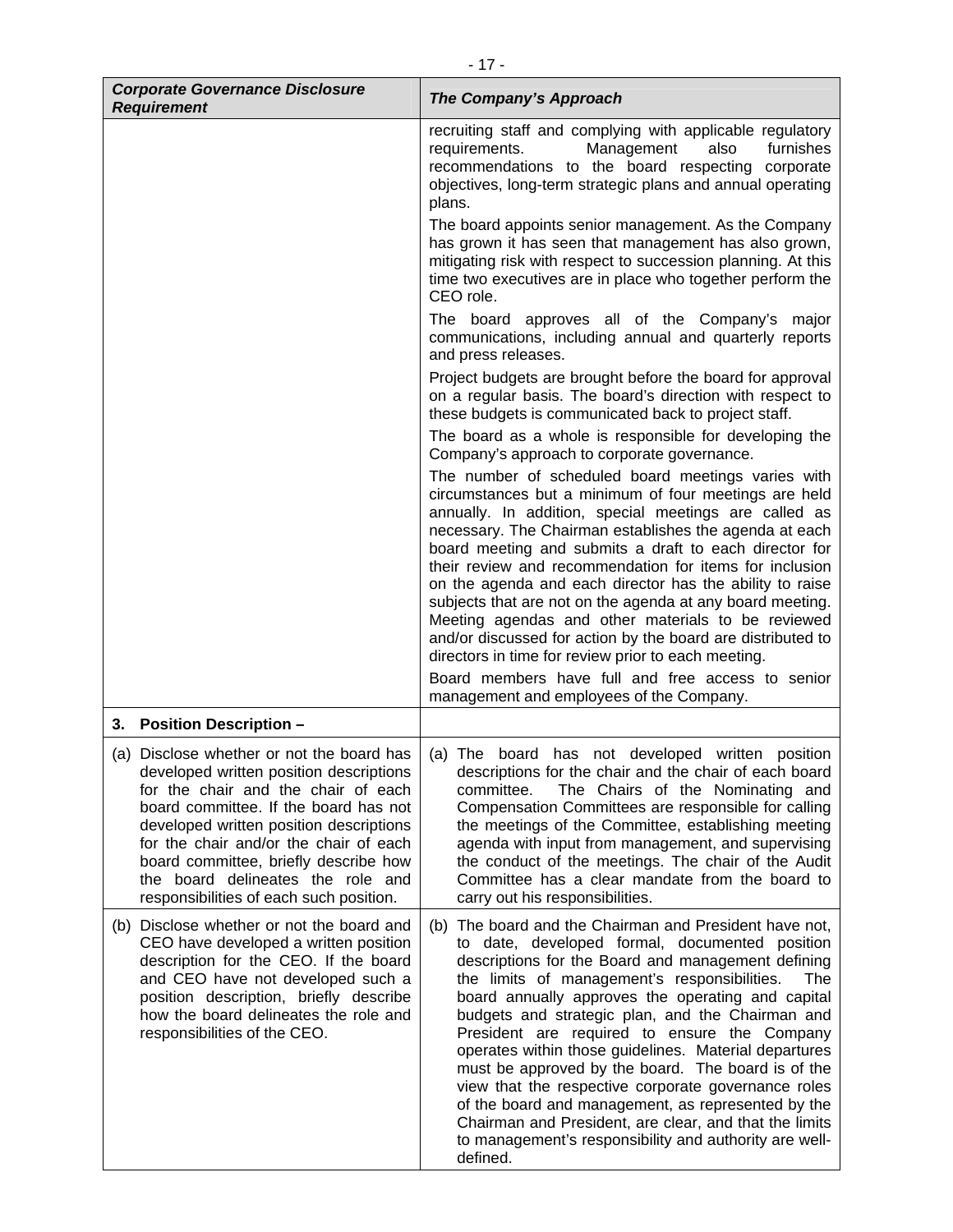| <b>Corporate Governance Disclosure</b><br><b>Requirement</b>                                                                                                                                                                                                                                                                                                                                                                                                                                                                                                                                                                                                                                                                                                       | <b>The Company's Approach</b>                                                                                                                                                                                                                                                                                                                                                                                                                                                                                                                                           |
|--------------------------------------------------------------------------------------------------------------------------------------------------------------------------------------------------------------------------------------------------------------------------------------------------------------------------------------------------------------------------------------------------------------------------------------------------------------------------------------------------------------------------------------------------------------------------------------------------------------------------------------------------------------------------------------------------------------------------------------------------------------------|-------------------------------------------------------------------------------------------------------------------------------------------------------------------------------------------------------------------------------------------------------------------------------------------------------------------------------------------------------------------------------------------------------------------------------------------------------------------------------------------------------------------------------------------------------------------------|
|                                                                                                                                                                                                                                                                                                                                                                                                                                                                                                                                                                                                                                                                                                                                                                    |                                                                                                                                                                                                                                                                                                                                                                                                                                                                                                                                                                         |
| 4. Orientation<br><b>Continuing</b><br>and<br><b>Education -</b>                                                                                                                                                                                                                                                                                                                                                                                                                                                                                                                                                                                                                                                                                                   |                                                                                                                                                                                                                                                                                                                                                                                                                                                                                                                                                                         |
| (a) Briefly describe what measures the<br>board takes to orient new directors<br>regarding<br>i. The<br>role<br>the<br>its<br>of<br>board,<br>committees and its directors, and<br>ii. The nature and operation of the<br>issuer's business                                                                                                                                                                                                                                                                                                                                                                                                                                                                                                                        | (a) The Company does not have a formal orientation and<br>education program for new directors. However, new<br>directors are provided with relevant materials with<br>respect to the Company, and spend a considerable<br>amount of time being oriented on relevant corporate<br>issues by the Chairman and President. In addition,<br>the directors annually visit the Company's operations<br>in South America, in order to meet with local<br>management and important customers and service<br>providers and to view the Company's plant and capital<br>additions.  |
| (b) Briefly describe what measures, if any,<br>the board takes to provide continuing<br>education for its directors. If the board<br>does not provide continuing education,<br>describe how the board ensures that<br>its directors maintain the skill and<br>knowledge necessary to meet their<br>obligations as directors.                                                                                                                                                                                                                                                                                                                                                                                                                                       | (b) The board currently does not provide continuing<br>education for its directors. By using a board<br>composed of experienced professionals with a wide<br>range of financial, legal, exploration and mining<br>expertise, the Company ensures that the board<br>operates effectively and efficiently.                                                                                                                                                                                                                                                                |
| <b>Ethical Business Conduct -</b><br>5.                                                                                                                                                                                                                                                                                                                                                                                                                                                                                                                                                                                                                                                                                                                            |                                                                                                                                                                                                                                                                                                                                                                                                                                                                                                                                                                         |
| (a) Disclose whether or not the board has<br>adopted a written code for the<br>directors, officers and employees. If<br>the board has adopted a written code:<br>Disclose how a person or company<br>i.<br>may obtain a copy of the code;<br>Describe how the board monitors<br>ii.<br>compliance with its code, or if the<br>does<br>board<br>not<br>monitor<br>compliance, explain whether and<br>how the board satisfies itself<br>regarding<br>compliance<br>with<br>its<br>code; and<br>iii. Provide a cross-reference to any<br>material change report filed since<br>the beginning of the issuer's most<br>recently completed financial year<br>that pertains to any conduct of a<br>director or executive officer that<br>constitutes a departure from the | (a) The Company has a written Code of Ethical Conduct<br>for Financial Managers and a Whistleblower Policy.<br>Copies may be requested by contacting Amerigo<br>Resources Ltd., at Suite 3083 - 595 Burrard Street,<br>Bentall III, PO Box 49298, Vancouver, BC V7X 1L3,<br>attention Ms. Sarah Drader, (Telephone: (604) 681-<br>2801).<br>The board monitors compliance with the code through<br>WhistleblowerSecurity<br>services<br>οf<br>and<br>the<br>Toll<br>numbers<br>free<br>management.<br>to<br>WhistleblowerSecurity are posted at the Company's<br>plant. |
| code.<br>(b) Describe any steps the board dates to<br>ensure directors exercise independent<br>judgment in considering transactions<br>and agreements in respect of which a                                                                                                                                                                                                                                                                                                                                                                                                                                                                                                                                                                                        | Directors with an interest in a material transaction are<br>(b)<br>required to declare their interest and abstain from<br>voting on such transactions.<br>A thorough discussion of the documentation related to                                                                                                                                                                                                                                                                                                                                                         |
| director or executive officer has a<br>material interest.                                                                                                                                                                                                                                                                                                                                                                                                                                                                                                                                                                                                                                                                                                          | a material transaction is required for review by the<br>board, particularly independent directors.                                                                                                                                                                                                                                                                                                                                                                                                                                                                      |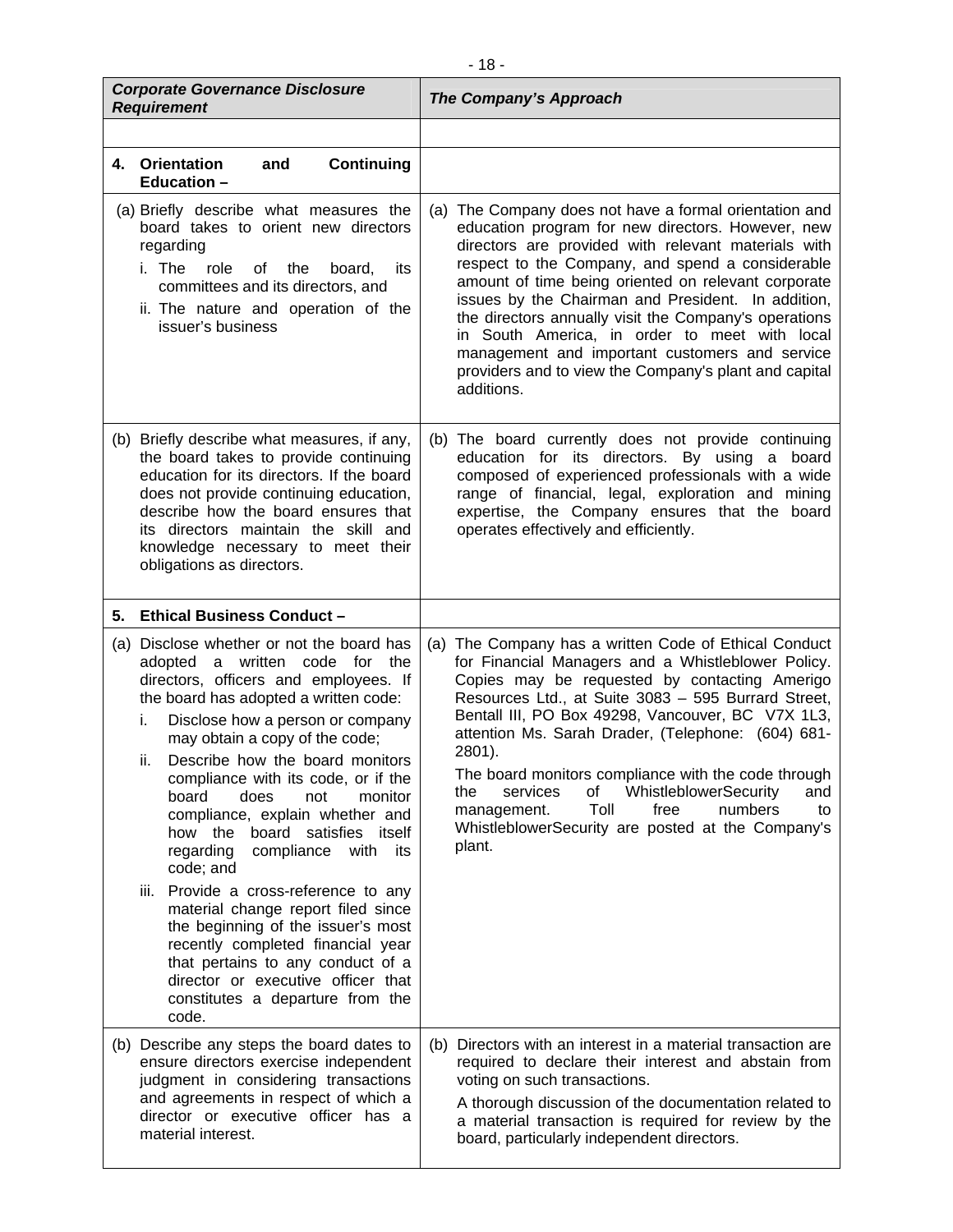| <b>Corporate Governance Disclosure</b><br><b>Requirement</b>                                                                                                                                                                                                                                                             | The Company's Approach                                                                                                                                                                                                                                                                                                                                                                                                                                                                                                                                                          |
|--------------------------------------------------------------------------------------------------------------------------------------------------------------------------------------------------------------------------------------------------------------------------------------------------------------------------|---------------------------------------------------------------------------------------------------------------------------------------------------------------------------------------------------------------------------------------------------------------------------------------------------------------------------------------------------------------------------------------------------------------------------------------------------------------------------------------------------------------------------------------------------------------------------------|
| (c) Describe any other steps that board<br>takes to encourage and promote a<br>culture of ethical business conduct.                                                                                                                                                                                                      | (c) The board seeks directors who have solid track<br>records in spheres ranging from legal and financial to<br>exploration and mining in order to ensure a culture of<br>ethical business conduct.                                                                                                                                                                                                                                                                                                                                                                             |
| <b>Nomination of Directors -</b><br>6.                                                                                                                                                                                                                                                                                   |                                                                                                                                                                                                                                                                                                                                                                                                                                                                                                                                                                                 |
| (a) Describe the process by which the<br>board identifies new candidates for<br>board nomination                                                                                                                                                                                                                         | (a) The Nominating Committee draws on all relevant<br>sources in the search for new directors, and all of the<br>Company's directors are involved in the process.                                                                                                                                                                                                                                                                                                                                                                                                               |
| (b) Disclose whether or not the board has<br>a nominating committee composted<br>entirely of independent directors. If the<br>board does not have a nominating<br>committee composed<br>entirely<br>of<br>independent directors, describe what<br>steps the board takes to encourage an<br>objective nomination process. | The board has a Nominating Committee composed<br>(b)<br>entirely of independent directors.<br>A new director<br>should have direct experience in the mining business<br>and significant public company experience. The<br>nominee must not have a significant conflicting public<br>company association.                                                                                                                                                                                                                                                                        |
| $(c)$ If<br>the<br>board<br>nominating<br>has a<br>describe<br>the<br>committee,<br>responsibilities, powers and operation<br>of the nominating committee.                                                                                                                                                               | The duties and responsibilities of the Nominating<br>(C)<br>Committee are as follows:<br>Identify individuals qualified to become Board<br>$\bullet$<br>members<br>Recommend candidates to fill Board vacancies<br>$\bullet$<br>and newly created Director positions<br>Assess the effectiveness of the Board as a whole<br>$\bullet$<br>and individual Board members<br>Provide an internal orientation program for new<br>$\bullet$<br>recruits to the Board, and provide education to all<br>Board members<br>Recommend the composition of Committees of the<br><b>Board</b> |
| 7. Compensation -                                                                                                                                                                                                                                                                                                        |                                                                                                                                                                                                                                                                                                                                                                                                                                                                                                                                                                                 |
| board determines the compensation<br>for the issuer's directors and officers.                                                                                                                                                                                                                                            | (a) Describe the process by which the $\mid$ (a) The Compensation Committee reviews the adequacy<br>and form of compensation and compares it to other<br>companies of similar size and stage of development.<br>There is no minimum share ownership requirement of<br>directors. Directors' compensation is a combination of<br>annual retainer, meeting fees and stock options. The<br>Company's compensation committee reviews the<br>amounts and effectiveness of such compensation.                                                                                         |
| (b) Disclose whether or not the board has<br>a compensation committee composed<br>entirely of independent directors.                                                                                                                                                                                                     | board<br>Compensation<br>Committee<br>$(b)$ The<br>has<br>a<br>composed of three independent directors.                                                                                                                                                                                                                                                                                                                                                                                                                                                                         |
| (c) If the board has a compensation<br>describe<br>committee,<br>the<br>responsibilities, powers and operation<br>of the compensation committee.                                                                                                                                                                         | The Compensation Committee's primary responsibility<br>(C)<br>is to make recommendations for approval by the<br>board of directors on an ongoing basis with respect to<br>the appointment and remuneration of directors and<br>officers.<br>Committee<br>evaluates<br>The<br>also<br>the<br>performance of the Company's senior executive<br>officers and reviews the design and competitiveness<br>Company's compensation<br>the<br>plans.<br>The<br>οf<br>Compensation Committee meets as required to<br>review and set remuneration.                                         |